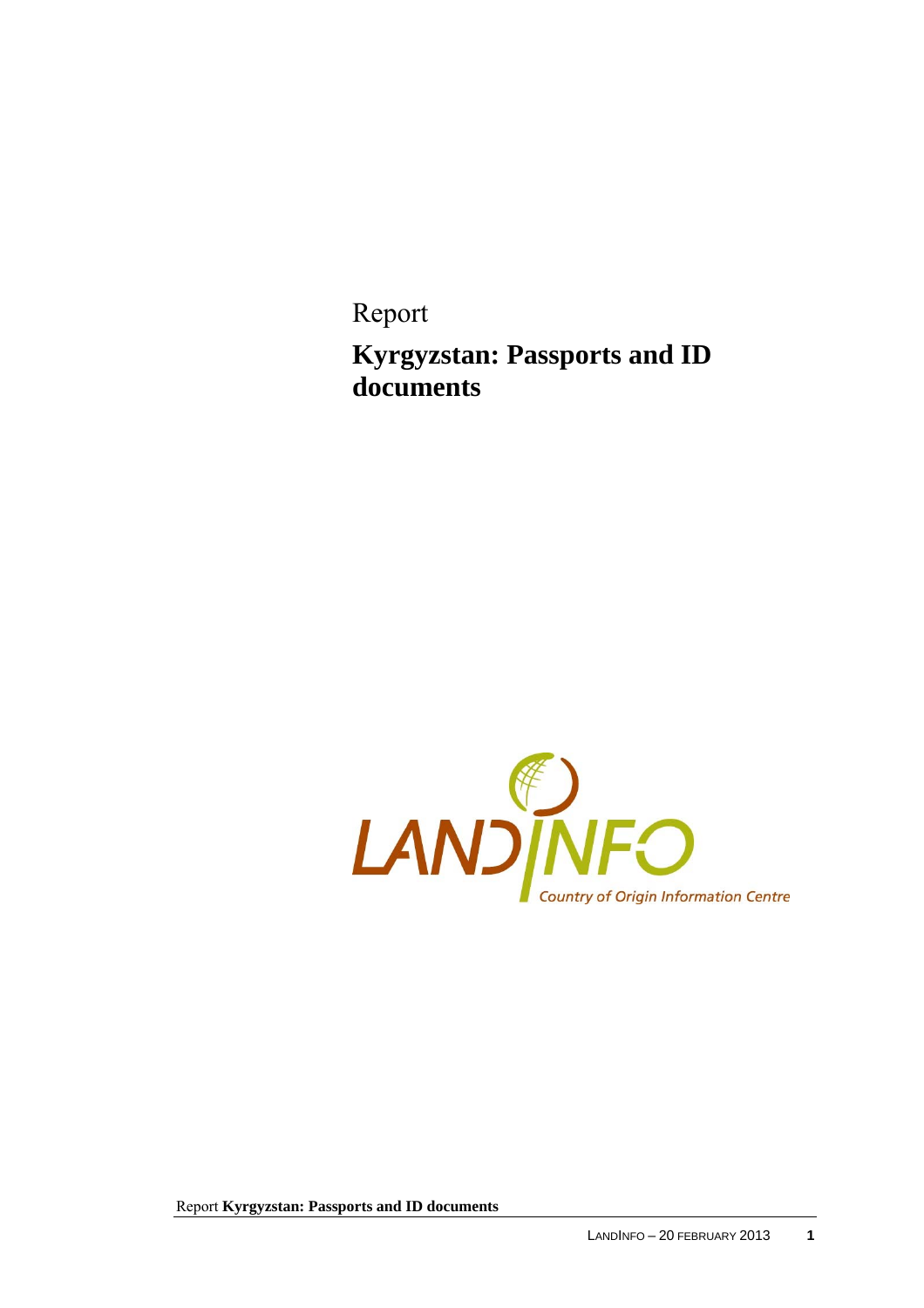The Country of Origin Information Centre (Landinfo) is an independent body that collects and analyses information on current human rights situations and issues in foreign countries. It provides the Norwegian Directorate of Immigration (Utlendingsdirektoratet – UDI), Norway's Immigration Appeals Board (Utlendingsnemnda – UNE) and the Norwegian Ministry of Justice with the information they need to perform their functions.

The reports produced by Landinfo are based on information from both public and non-public sources. The information is collected and analysed in accordance with source criticism standards. When, for whatever reason, a source does not wish to be named in a public report, the name is kept confidential.

Landinfo's reports are not intended to suggest what Norwegian immigration authorities should do in individual cases; nor do they express official Norwegian views on the issues and countries analysed in them.

#### © Landinfo 2013

**The material in this report is covered by copyright law. Any reproduction or publication of this report or any extract thereof other than as permitted by current Norwegian copyright law requires the explicit written consent of Landinfo.** 

For information on all of the reports published by Landinfo, please contact:

### **Landinfo Country of Origin Information Centre**  Storgata 33A P.O. Box 8108 Dep NO-0032 Oslo Norway Tel: +47 23 30 94 70  $Fax +4723309000$ E-mail: [landinfo@landinfo.no](mailto:landinfo@landinfo.no)  Website: [www.landinfo.no](http://www.landinfo.no/)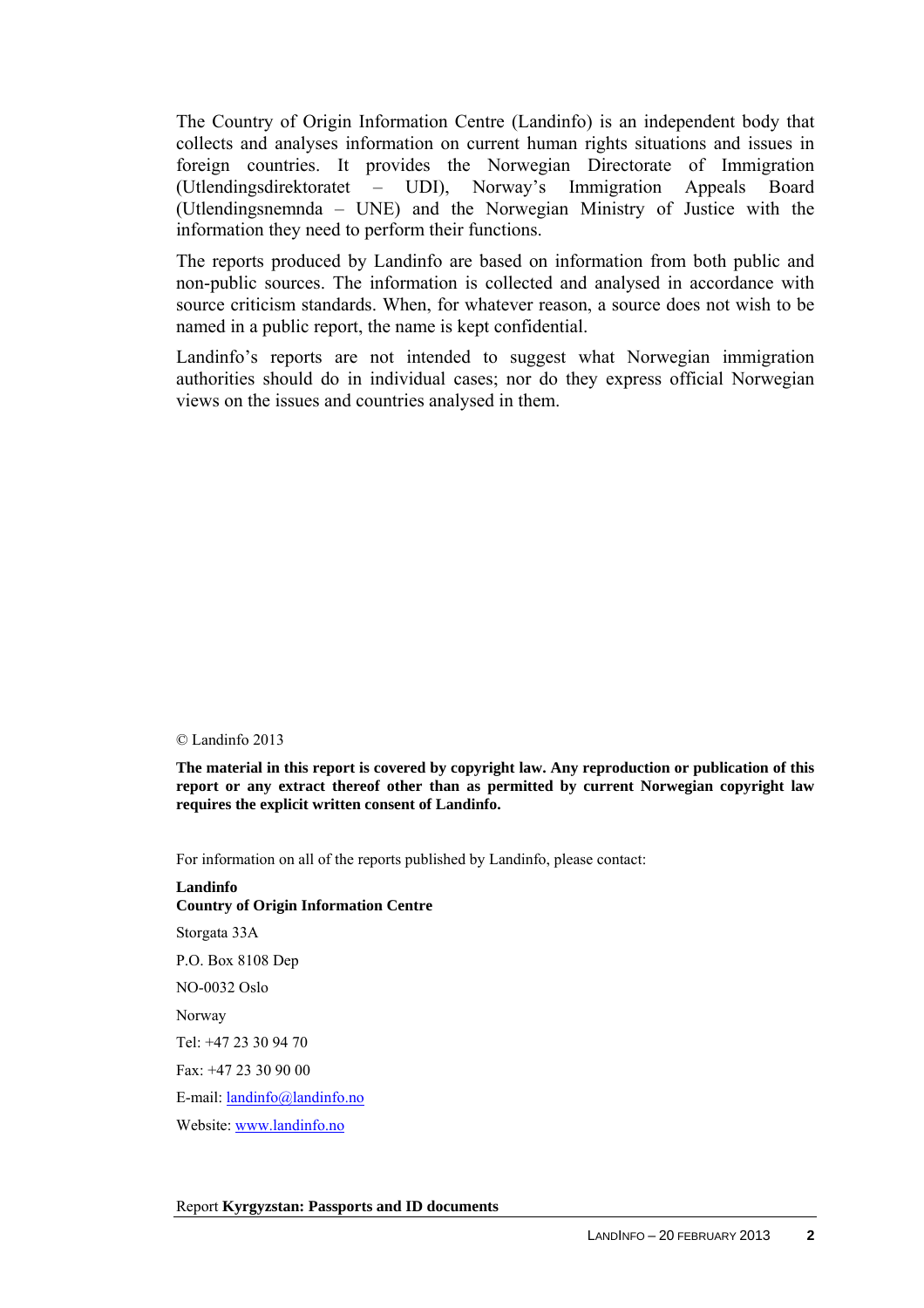### **SUMMARY**

The report concerns rules and procedures for issuing passports and ID documents in Kyrgyzstan, as well as other significant conditions for evaluating document notoriety.

Kyrgyzstan has mostly continued the Soviet Union's systems for registering personal information. Births, marriages and deaths are registered by local register offices (ZAGS) or by municipal authorities, while passports and national ID cards are issued by separate passport offices (OVIR/UPVR). Passports and ID documents are required to access to legal employment, public services and social/economic rights. There is estimated to be around 25,000 people, primarily former citizens of the Soviet Union, who have unresolved citizenship and missing passport/ID documents. Kyrgyzstan introduced national ID cards and machine-readable passports/travel documents that meet the international standards for security in 2004-2006. A series of changes have since been made in the passport system in order to increase document security. However, corruption continues to be very widespread. This means that it is both costly and time-consuming for citizens to obtain passports/ID cards, and that fake passports still are a problem.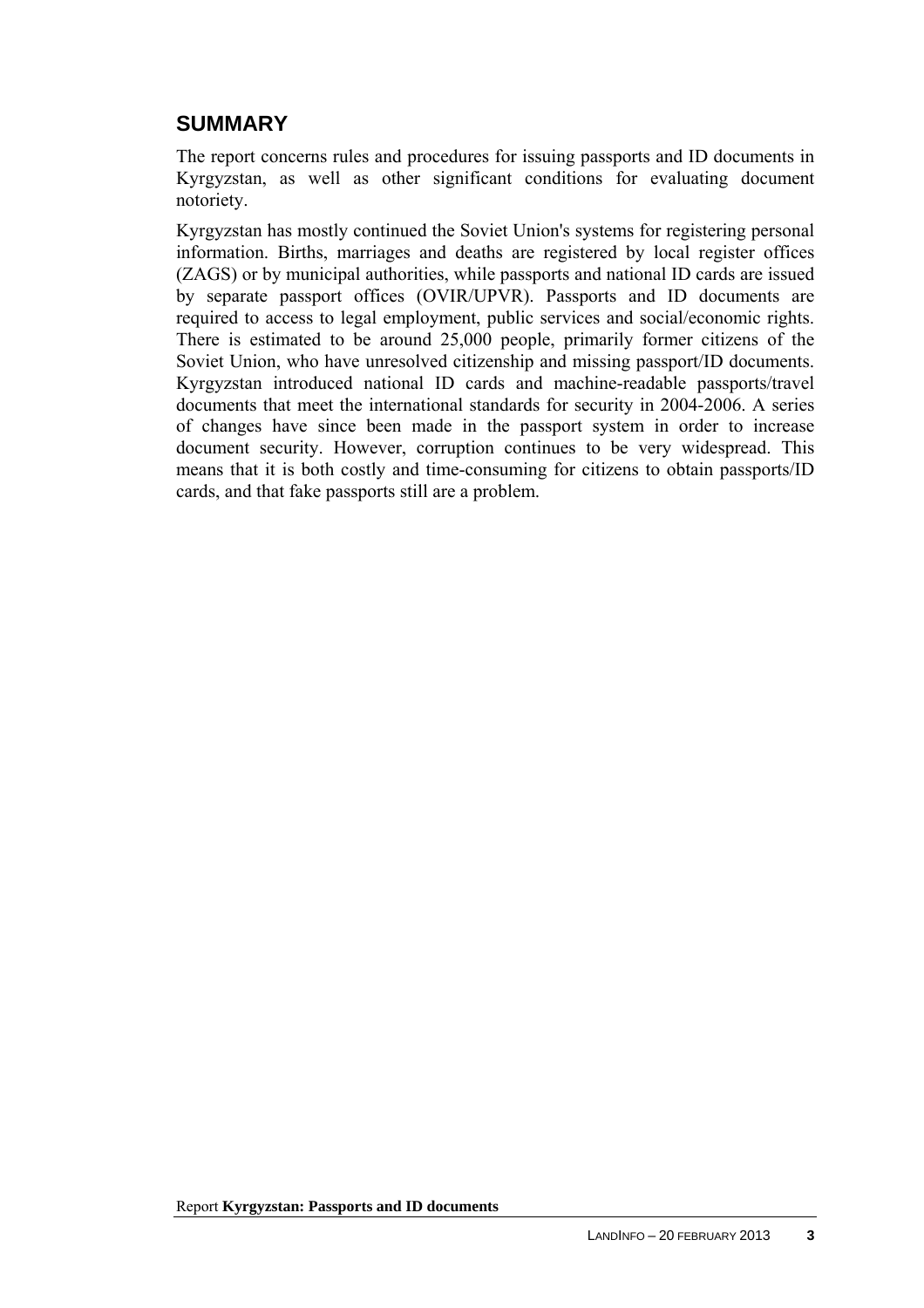# **CONTENTS**

| 1. |       |                                                      |  |
|----|-------|------------------------------------------------------|--|
|    | 1.1   |                                                      |  |
| 2. |       |                                                      |  |
|    | 2.1   |                                                      |  |
|    | 2.2   |                                                      |  |
|    | 2.3   |                                                      |  |
| 3. |       | Civil data: DOCUMENT TYPES AND ISSUANCE PROCEDURES 8 |  |
|    | 3.1   |                                                      |  |
|    | 3.2   |                                                      |  |
|    | 3.3   |                                                      |  |
|    | 3.4   |                                                      |  |
| 4. |       |                                                      |  |
| 5. |       |                                                      |  |
|    | 5.1   |                                                      |  |
|    | 5.2   |                                                      |  |
|    | 5.3   |                                                      |  |
|    | 5.4   |                                                      |  |
|    | 5.5   |                                                      |  |
|    | 5.5.1 |                                                      |  |
|    | 5.6   |                                                      |  |
| 6. |       |                                                      |  |
|    | 6.1   |                                                      |  |
|    | 6.2   |                                                      |  |
|    | 6.3   |                                                      |  |
| 7. |       |                                                      |  |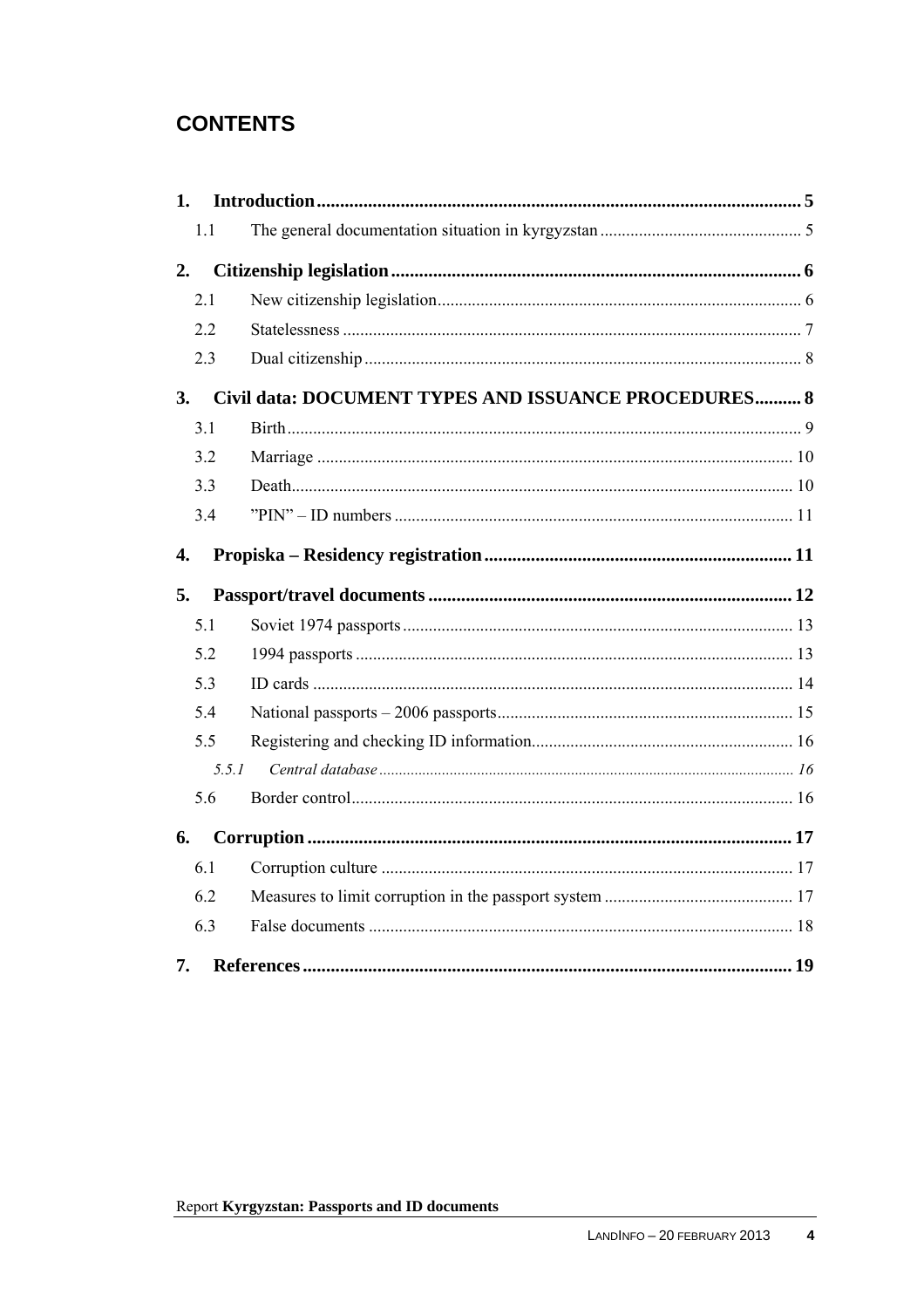## <span id="page-4-0"></span>**1. INTRODUCTION**

The report concerns rules and procedures for issuing passports and ID documents in Kyrgyzstan. A brief account of the general documentation situation and rules for citizenship is made in the introduction. Then the systems for registering and checking ID information are presented along with other significant conditions for evaluating the notoriety of various documents. The report will mostly deal with documents issued by Kyrgyz authorities, even if some of the country's citizens have identification documents issued by Soviet authorities.

It should be noted that applicable regulations are generally referred to, but that laws, regulations and directives that regulate this field may be in conflict with the constitution, other laws and/or established practice. The report does not seek to provide an exhaustive account of how regulations should be interpreted or what is common practice, and it must be noted that, for various reasons, there will be deviations from the regulations and procedures described here. Amongst other things, corruption and the fact that the passport system has been in a process of change since 2005 allows room for variation in practice.

The procedures for issuance of passports will also change in the future as a result of ongoing regulatory work, measures against corruption and the resource situation. There is major international focus on document security and border control in the region, and the USA, EU and international organisations all contribute resources.

#### <span id="page-4-1"></span>**1.1 THE GENERAL DOCUMENTATION SITUATION IN KYRGYZSTAN**

Kyrgyzstan declared itself an independent republic on 31 August 1991 when the Soviet Union was dissolved. Kyrgyzstan has a comprehensive public administration, and has mostly continued the Soviet Union's systems for registering personal information. Kyrgyzstan, like most other previous Soviet republics, is a document community. Passports and ID documents are essential for access to legal employment, public services and economic rights. The supply of government-issued personal documents is basically good, and there is a close correlation between various documents such as passports, ID cards, residency registration (propiska), birth certificates, etc. One document is a prerequisite for obtaining another document.

However, many Kyrgyz do not have passports that are approved as travel documents, because they do not need to travel abroad (Landinfo 2010). Furthermore Kyrgyz do not need passports to travel to Russia for work. Since 2000, Russia and Kyrgyzstan have had a mutual agreement on visa-free entry and travel using a domestic passport/national ID card (Norwegian Embassy in Moscow 2009).

Kyrgyz citizens generally have a practical need for a domestic passport/national ID card in order to register residence, get access to public services, pay taxes, open bank accounts, participate in elections, etc. It is legally required to identify oneself to the police, but such ID checks are generally uncommon, so people do not necessarily need to carry their ID cards/passports (Kyrgyz source, interview August 2010). People who cannot present a passport when checked can be detained for up to 15 days (Aprodev 2010).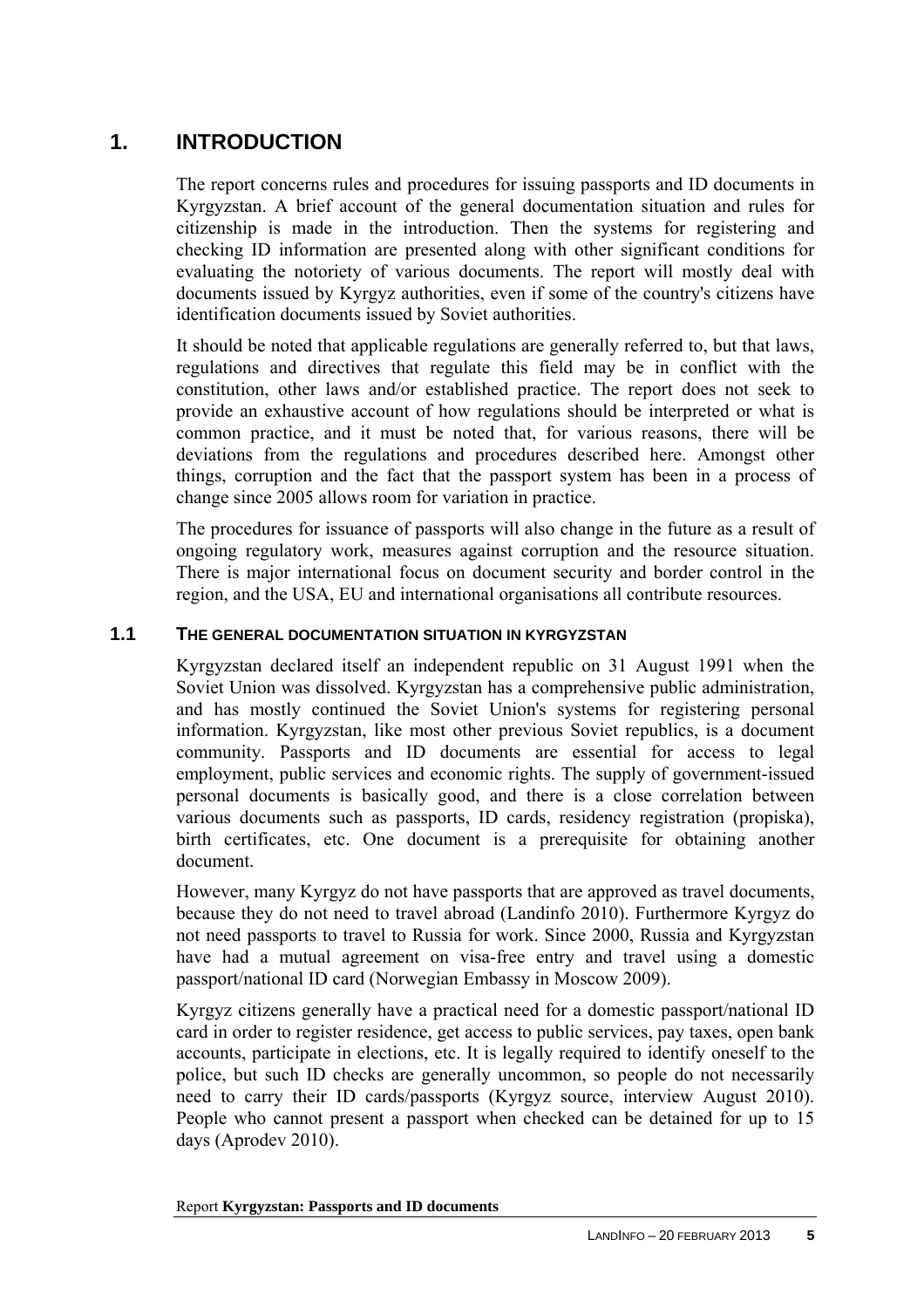It is unknown whether it is difficult for individual groups of Kyrgyz citizens to obtain passports (Landinfo 2008). UNHCR estimates that over 17,000 people in Kyrgyzstan have unresolved citizenship, and that a lack of passports and other ID documents mainly is a problem for this group (UNHCR 2011b). (See chapter 2 on citizenship legislation).

During the introduction of new passports and ID cards in 2004-2006 there was a shortage of passports. Subsequently Kyrgyz with expired passports experienced problems renewing their passports (IRIN 2006). However, it should generally no longer be a problem that people must wait to obtain passports and ID cards and thus lack valid identification or travel documents (FIDH 2009, p. 48). (See chapter 5 on passports/travel documents).

Violent clashes between Kyrgyz and Uzbeks in southern Kyrgyzstan in May 2010 led to many passports and ID documents being destroyed. In April 2011, the lack of documents was still a problem for a large number of people (UNHCR 2011a). Still, lack of documents was not mentioned by OSCE (2011) as a problem preventing people entitled to vote from voting in the presidential election in October 2011.

### <span id="page-5-0"></span>**2. CITIZENSHIP LEGISLATION**

### <span id="page-5-1"></span>**2.1 NEW CITIZENSHIP LEGISLATION**

 $\overline{a}$ 

Kyrgyz citizenship is the prerequisite for obtaining a Kyrgyz passport. Kyrgyz legislation is designed with the idea of solving problems connected to an unknown number of stateless people and citizens who lack valid passports.

Citizenship is regulated by *Law on Citizenship of the Kyrgyz republic*, which came into effect on 1 June 2007, and *Regulation on the procedure for consideration of Citizenship issues* of 25 October 2007 (UNHCR 2009, p. 11). This legislation replaces Kyrgyzstan's first citizenship legislation applicable since 18 February 1994.

An important amendment relates to previous Soviet citizens who became stateless after the fall of the Soviet Union. People who had residency registered in Kyrgyz territory when Kyrgyzstan became an independent republic<sup>[1](#page-5-2)</sup> automatically became Kyrgyz citizens unless they had applied for citizenship in another state (UNHCR 2009). Soviet citizens who did not have residency registered had to do so before they could apply for citizenship. (See chapter 4 on propiska.)

A significant number of previous Soviet citizens still do not have Kyrgyz citizenship (UNHCR 2009). The new law is supposed to make it easier for stateless people to obtain Kyrgyz citizenship. Unlike previous legislation, there is no absolute requirement on residency registration, and expired Soviet passports can be used to document identity.

<span id="page-5-2"></span><sup>&</sup>lt;sup>1</sup> According to UNHCR (2009) it was crucial to the question of citizenship where a person's residency was registered on 15 December 1990 and 18 February 1994 (when the citizenship legislation came into effect). However, this is not crucial according to the citizenship legislation of 2007.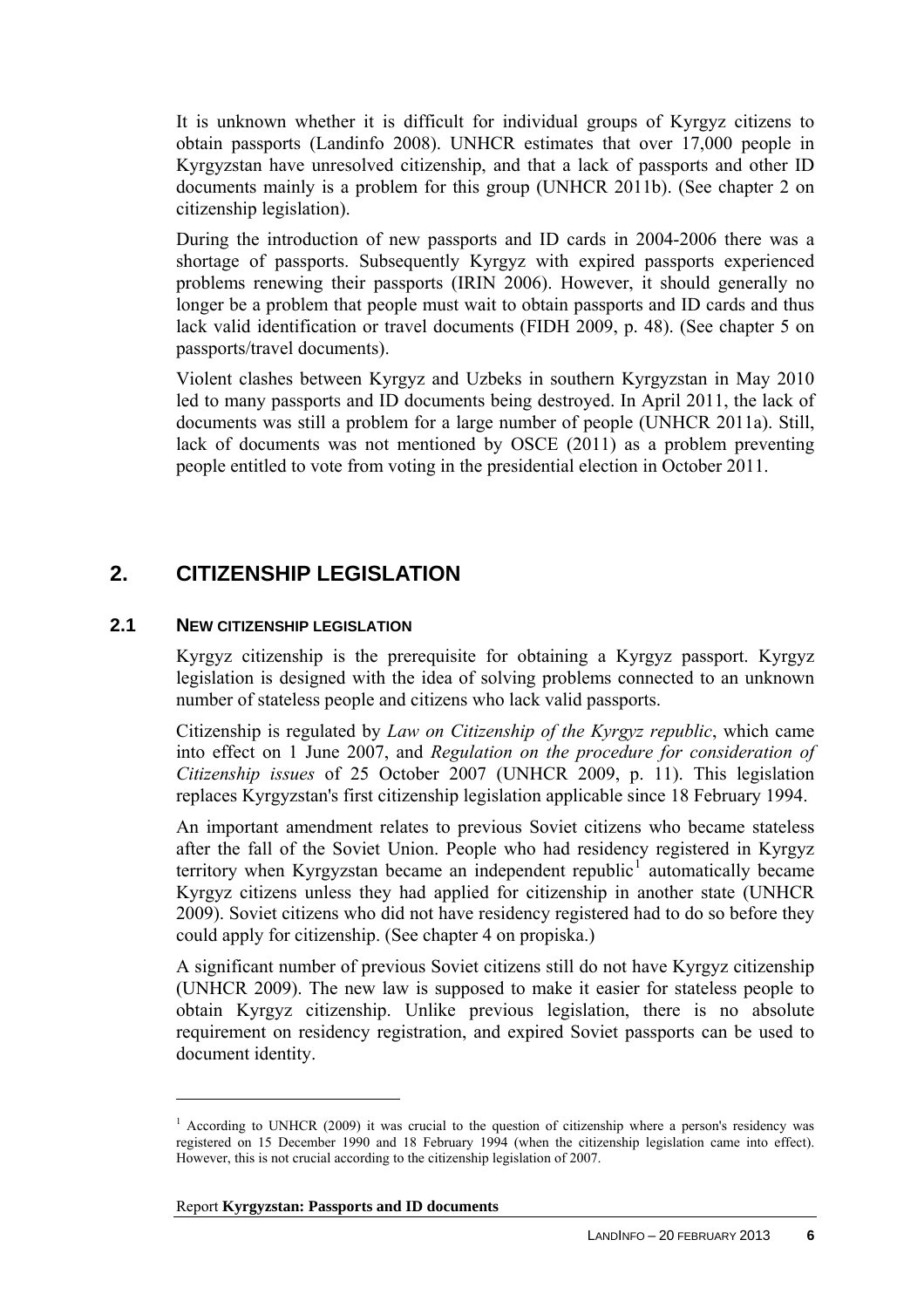According to article 9 in the Kyrgyz Law on Citizenship (2007), all types of national passports for Kyrgyz citizens, as well as birth certificates and other documents that confirm identity, can be used to document Kyrgyz citizenship. Former citizens of the Soviet Union may, according to the law, be recognized as Kyrgyz citizens if they have been permanently residing in the country for five years and have not applied for, nor have, any other citizenship (UNHCR 2009, p. 11, 13; Law on Citizenship 2007, art. 5). According to UNHCR (2009, p. 14), the law has not worked as intended, because in practice there is still a requirement for a valid passport in order to obtain citizenship and Kyrgyz passports/ID cards. (See chapter 5.3 on ID cards).

Children acquire Kyrgyz citizenship at birth if both parents are Kyrgyz citizens. If only one of the parents is a Kyrgyz citizen and the other has another citizenship, both parents' written consent is required for the child to be granted Kyrgyz citizenship. If one of the parents is stateless and the other one is a Kyrgyz citizen, no such consent is required (Law on Citizenship 2007, art.12). If the child is born in Kyrgyzstan and both parents are stateless, according to article 12 (4) in the Law on Citizenship  $(2007)$  $(2007)$  $(2007)$ , the child is a Kyrgyz citizen if the parents are permanent residents<sup>2</sup> in Kyrgyzstan.

### <span id="page-6-0"></span>**2.2 STATELESSNESS**

 $\overline{a}$ 

Article 3 in the Law on Citizenship (2007) defines a stateless person as a person who is not a citizen of Kyrgyzstan and who cannot document citizenship in another state. This means that people who do not have passports or cannot document their citizenship are considered stateless (UNHCR 2011, p. 7).

UNHCR has recently drawn attention to statelessness in Central Asia, and identifies five groups who have problems obtaining Kyrgyz citizenship and/or obtaining Kyrgyz passports/ID cards (UNHCR 2009, p. 15-18):

1) Former Uzbek citizens who, according to Uzbek law, are no longer considered Uzbek citizens because they have spent more than five years in Kyrgyzstan without registering at the Uzbek Embassy in Bishkek, and no longer have a valid Uzbek passport. About 80 % of this group are women who originally come from Uzbekistan and who have married Kyrgyz (UNHCR 2009, p. 25).

2) Former Soviet citizens who came to Kyrgyzstan after the first citizenship legislation came into effect in February 1994. According to the new law, this group of stateless people qualifies for Kyrgyz citizenship if they have been residents in Kyrgyzstan for at least five years.

3) Former Soviet citizens who had their residence registered in Kyrgyzstan before February 1994. This group was considered Kyrgyz citizens even according to the old citizenship legislation, but they never replaced their Soviet passports.

4) Children of stateless people who are unable to provide documents for both

<span id="page-6-1"></span> $2$  The law in English translation uses the concept "permanently residing".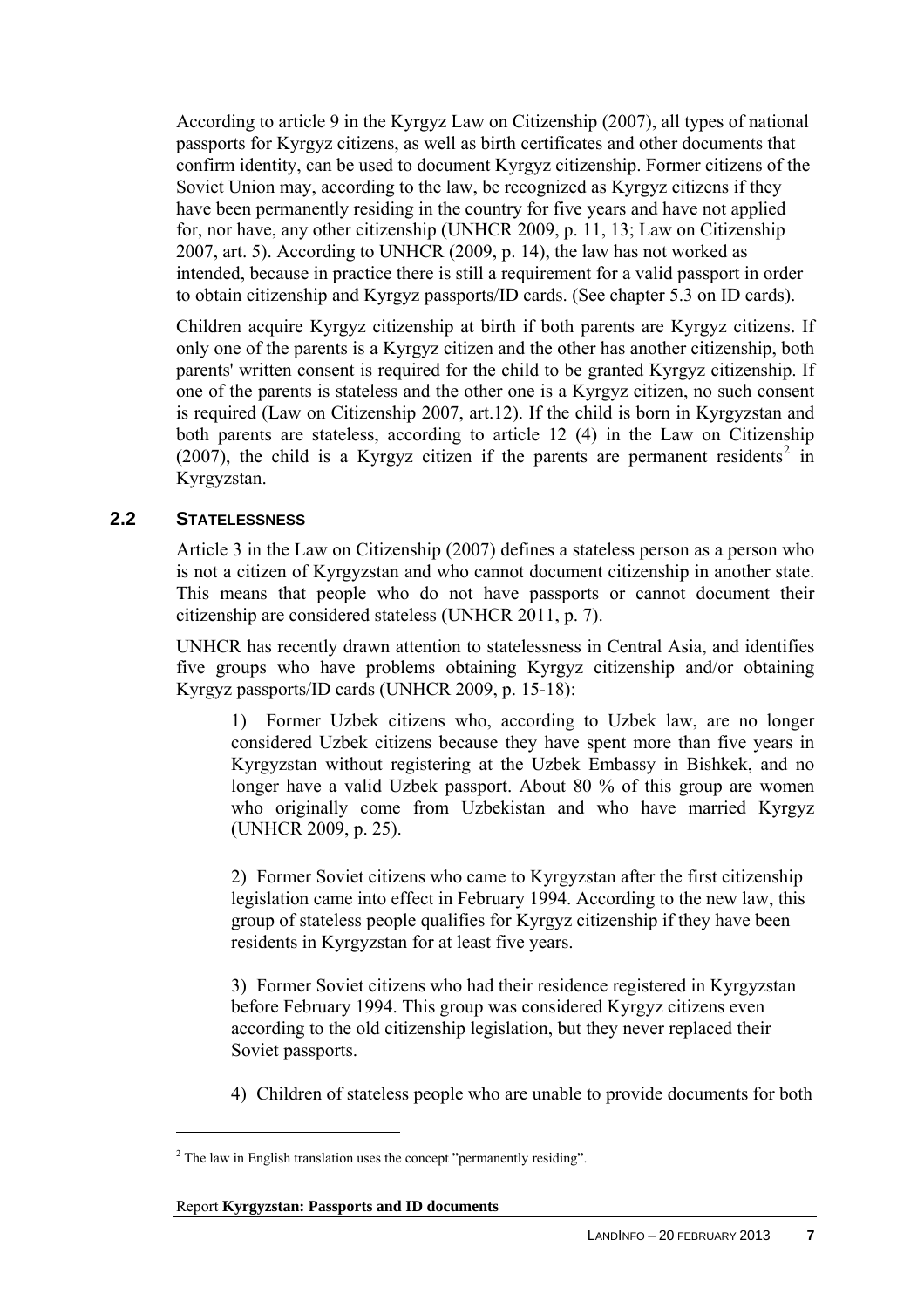parents.

5) Children of migrants with changed citizenship. This especially applies to children of Kyrgyz labour migrants to Russia who have obtained Russian citizenship without having applied for a change in citizenship for their child. Therefore, Russia will not automatically recognize children as Russian citizens. Even if the children are Kyrgyz citizens according to Kyrgyz legislation, they will probably have problems obtaining passports when they turn 16 years old, because they cannot provide documentation that the parents are Kyrgyz at the time of application.

#### <span id="page-7-0"></span>**2.3 DUAL CITIZENSHIP**

Kyrgyzstan does not recognize dual citizenship with any of the neighbouring countries (China, Uzbekistan, Kazakhstan and Tajikistan) (UNHCR 2011, p. 13). Otherwise, dual citizenship is dependent on whether there is an intergovernmental agreement. Kyrgyz can obtain Russian citizenship under a simplified procedure<sup>[3](#page-7-2)</sup>, but dual citizenship is not allowed (Norwegian Embassy in Moscow, e-mail correspondence September-October 2011). However, many Kyrgyz have obtained Russian citizenship without being released from their Kyrgyz citizenship (Abdrakhmanova & Kachiev 2009). Kyrgyz authorities assume that about half of the Kyrgyz who live in Russia have obtained Russian citizenship (Norwegian Embassy in Moscow, e-mail correspondence September 2011). There is a large number of Kyrgyz labour migrants in Russia. Kyrgyz authorities estimate that between 300,000 and 700,000 Kyrgyz are working in Russia at any given time (Kabar 2011).

### <span id="page-7-1"></span>**3. CIVIL DATA: DOCUMENT TYPES AND ISSUANCE PROCEDURES**

According to article 82 in the Law on civil registration (1996), the following civil data must be registered in Kyrgyzstan:

- birth
- marriage
- divorce
- adoption
- paternity
- name change
- death

 $\overline{a}$ 

change in citizenship

<span id="page-7-2"></span><sup>&</sup>lt;sup>3</sup> Note that since 24 October 2011, Kyrgyz citizens can no longer apply for Russian citizenship under simplified procedures.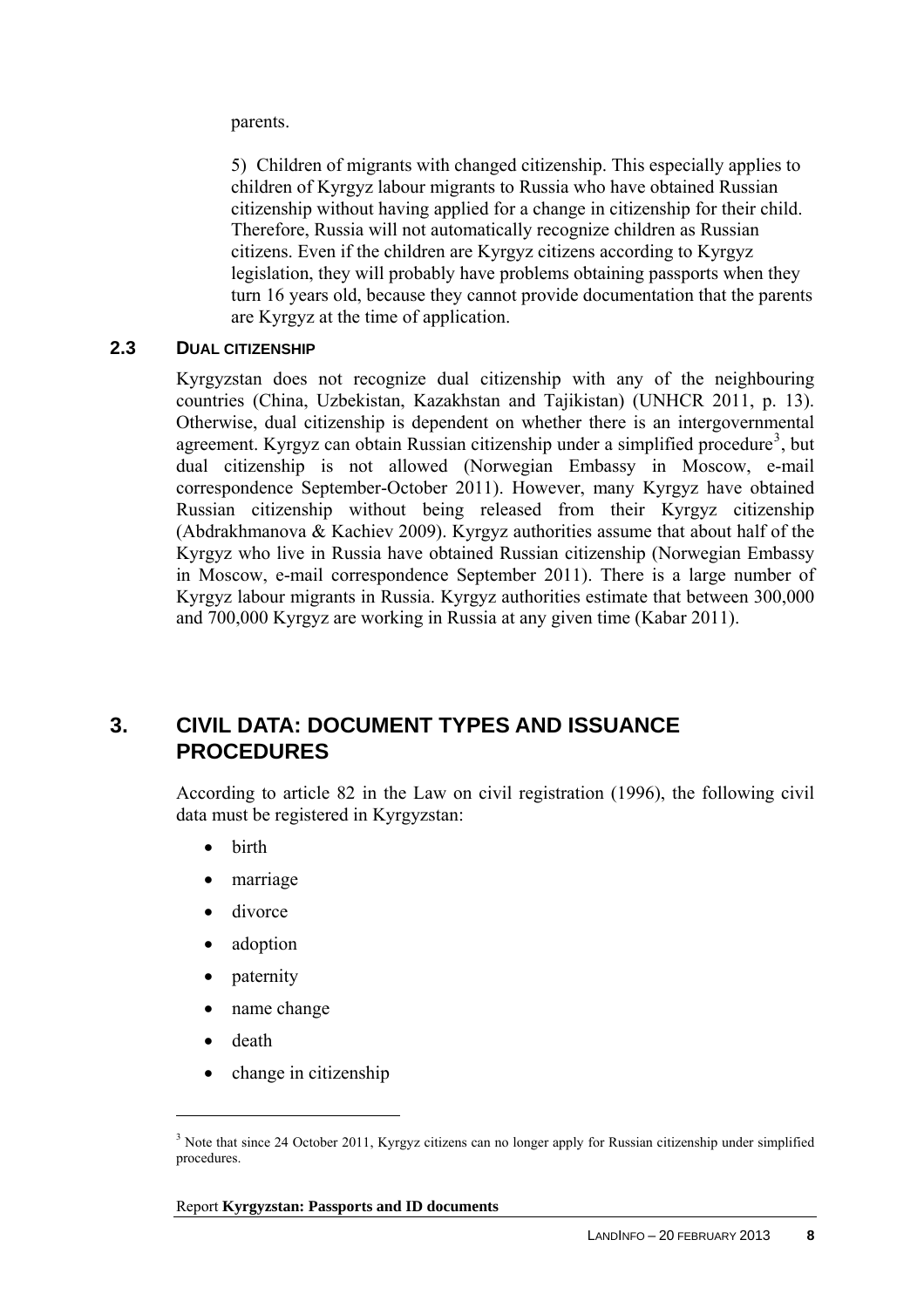Administratively, Kyrgyzstan is divided into seven regions or *oblast*: Batken, Chuy, Jalal- Abad, Naryn, Osh, Talas and Issik-Kul. In addition, the capital Bishkek has an administratively independent status equivalent to that of an oblast. Each oblast is further divided into *rayons*, which constitute the next level of administration. Cities and towns have their own administration (Alymkulatov & Kulatov 2001).

Local registration offices, or  $ZAGS<sup>4</sup>$  $ZAGS<sup>4</sup>$  $ZAGS<sup>4</sup>$ , are responsible for registering civil data and issuing certificates. Municipal authorities (*aiyul okmutu*) perform these tasks in rural areas that do not have ZAGS (Alymkulatov & Kulatov 2001, p. 538).

Kyrgyz authorities retain two numbered copies of certificates for births, marriages/divorces and deaths. One copy will be archived in ZAGS, while one copy is forwarded for statistical purposes (HMN 2009, p. 43). When a certificate is lost, you either inquire with the local ZAGS or the central population register in Bishkek (Kyrgyz source, interview August 2011).

### <span id="page-8-0"></span>**3.1 BIRTH**

Births are registered by local ZAGS or municipal authorities/*aiyul okmutu* at the child's place of birth or (one of) the parents' place of residence (HMN 2009). Birth certificates are issued based on the certificate from the hospital detailing time and circumstances of the birth (form  $103/y$ ), and a statement from one or both parents (HMN 2009). Home births are confirmed by the midwife, authorized birth assistant or two witnesses (UNHCR 2011). Births are registered free of charge and registrations must be made no later than two months after the birth. However, according to UNHCR (2011), late birth registration is possible.

According to article 171 in Kyrgyz Family Code (2005), the following information must be registered:

- birthplace
- time of birth
- gender

 $\overline{a}$ 

- first name, family/last name and patronym (father's first name and suffix)
- the parents' first name and patronym (father's first name and suffix)
- the parents' place of residence and nationality

Paternity is automatically established if the child is born to a marriage. If the parents are not married, paternity is normally established on the basis that the parents jointly forward a request to ZAGS. Paternity can be established at court if the father does not acknowledge paternity (Family Code 2005, art. 49). If the mother is unmarried and the paternity is not established, the child will get the mother's family/last name and a name and patronym determined by the mother. The child's patronym normally consists of the father's name and a suffix, but the parents are free to choose a

<span id="page-8-1"></span><sup>4</sup> Russian acronym for Zapis Aktov Grazhdanskogo Sostoyaniya (Записи актов гражданского состояния / Civil Registry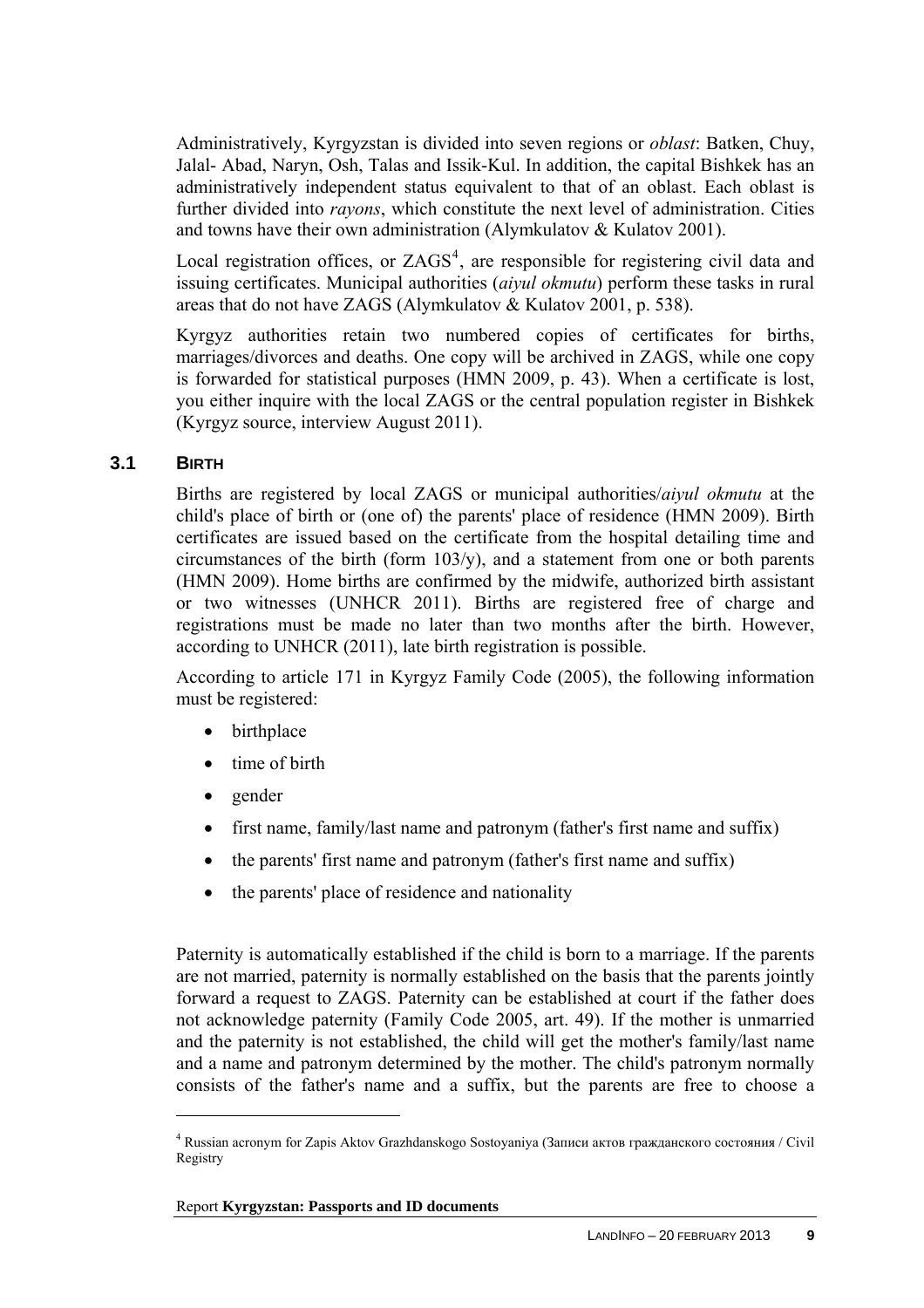patronym. According to Russian/Soviet naming tradition, the suffix is typically " ov/ova" (son/daughter of), while the same in Kyrgyz is "uulu" or "kyzy" (Dalbaeva 2011).

Kyrgyzstan has incomplete birth records (U.S. Department of State 2011). The UN Committee on the Rights of the Child recommended in 2004 that authorities take measures to ensure that children in rural areas are registered at birth, including through awareness-raising campaigns for families and traditional birth assistants, and establishing mobile registration units, etc. (CRC 2004, p. 7). Birth registration has not been an issue in state reports or committee recommendation after 2004. According to UNHCR (2009), stateless people and children of parents who are both stateless often lack birth certificates.

### <span id="page-9-0"></span>**3.2 MARRIAGE**

Marriages are entered at local ZAGS where both parties have to appear in person. The parties must notify ZAGS in advance that they want to enter marriage and present passports, birth certificates and documentation that there is no basis for denying marriage. According to article 14 in the Family Code (2005), it is an obstacle to marriage if one of the parties is already married, is a minor or is legally incompetent. The parties cannot be closely related either (parent/child or siblings). Marriage certificates are issued for a fee.

A marriage must be registered by ZAGS to be valid and grant rights under the law. Religious leaders do not have the authority to marry. The extent of unregistered marriages is unknown. Especially in rural districts, there are many couples who do not register their marriage, but only conduct a religious marriage ceremony (BBC News 2010). Polygamy occurs, although it is illegal, and it is believed that polygamy is especially prevalent in the southern part of the country (Toursunof 2007). In order to prevent polygamy, amongst other things, Kyrgyz authorities have forbidden mullahs from performing religious marriage ceremonies for couples who cannot provide a marriage certificate (RFE/RL 2011). According to Landinfo's information, there is not any further detailed information on how this prohibition works in practice.

UNHCR points out that stateless people and people who do not have valid passports have problems registering marriages (UNHCR 2009).

Divorce is granted by ZAGS if the parties agree and do not have common children. In other cases, divorces are granted by courts (Family Code 2005, art. 21).

### <span id="page-9-1"></span>**3.3 DEATH**

Death certificates are issued free of charge by ZAGS where the death occurred or at the deceased's place of residence. This is done on the basis of a medical certificate from a doctor or hospital (HMN 2009).

Name, birth date, marital status and date of death and cause of death are registered. According to UNHCR (2009), it is also a requirement that the deceased's birth certificate be provided, and in some cases this can lead to the death not being registered. This mostly applies to stateless people and their children.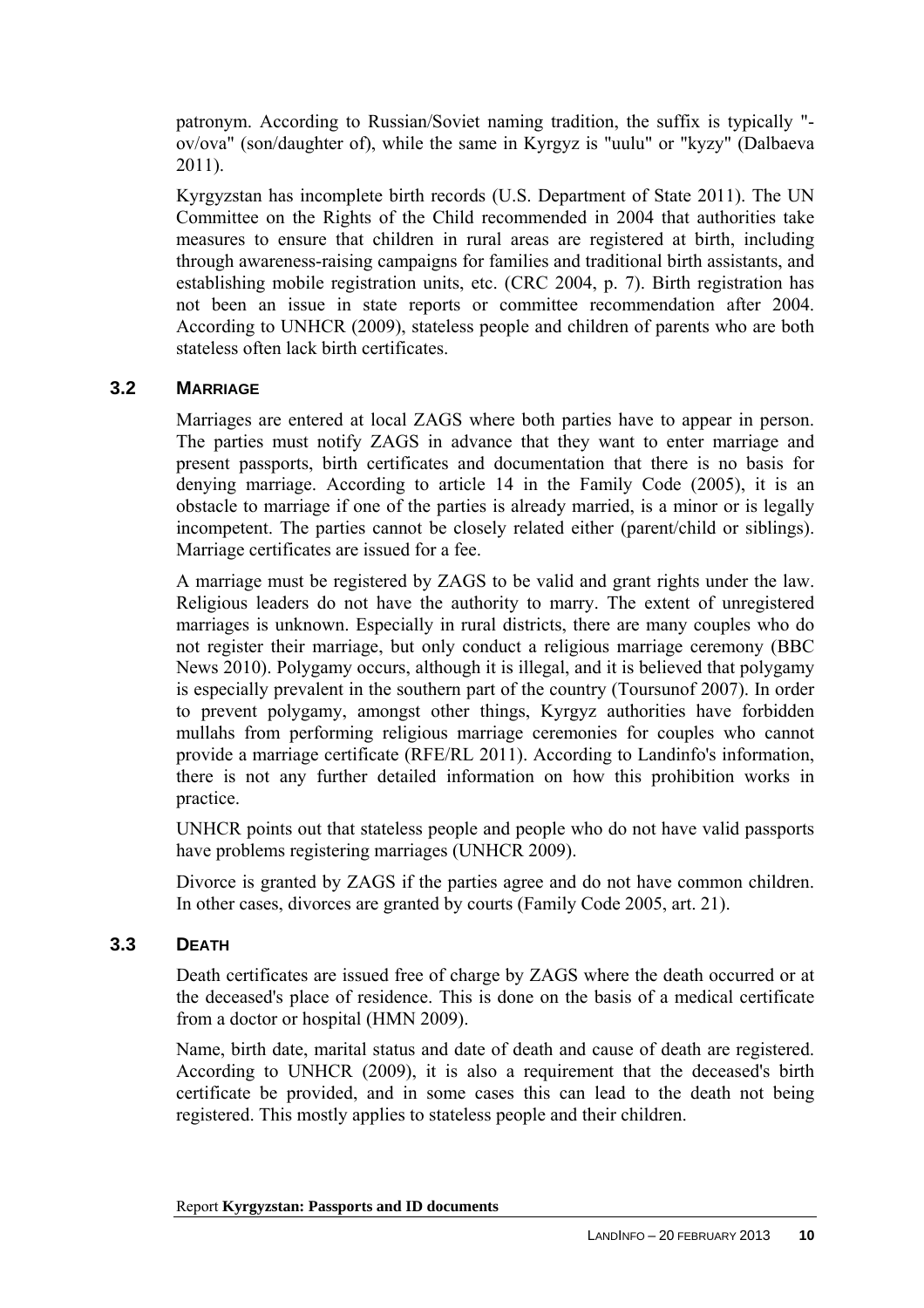#### <span id="page-10-0"></span>**3.4 "PIN" – ID NUMBERS**

An ID number is needed to obtain a passport. The ID number is referred to by English-language sources as "Personal Identification Number (PIN)" or "Social Security Number". According to information posted on the website of the Kyrgyz Embassy in Washington D.C., PINs are issued by the Kyrgyz Social Security Office, and Kyrgyz who lack a PIN can get it by inquiring at the Social Security Office on the Internet<sup>[5](#page-10-2)</sup> (The Embassy of the Kyrgyz Republic to the USA and Canada n.d.).

The ID number was originally connected to employment. The Kyrgyz Ministry of Labour assigns employees an ID number when they enter legal employment for the first time. This ID number was necessary to pay taxes and deductions for pension (Kyrgyz source, interview August 2011). Upon receiving health services, you used another ID number, but now the same ID number will be linked to all public services (Kyrgyz source, interview August 2011).

## <span id="page-10-1"></span>**4. PROPISKA – RESIDENCY REGISTRATION**

All Kyrgyz citizens must have *propiska*, i.e. have their residence registered at the address at which they permanently reside or are temporarily staying (more than 45 days) (Aprodev 2010). In practice, propiska regulates access to a range of social rights and welfare benefits, such as health services, education and social security. Propiska is also a prerequisite for self-employment, taking out loans, gaining access to travel, civil proceedings and being registered with the tax authorities (Aprodev 2010).

In accordance with the Law on Internal Migration, only a passport must be submitted to be temporarily registered, but underlying directorates also have their own provisions that establish requirements on additional documentation. Such provisions are not in accordance with the law, nor are they publicly announced, but are still binding for local OVIR (passport departments/departments for visa and registration) that register residency (Aprodev 2010).

Requirements on presenting documentation that you own or rent a residence prevent many people from registering their residence. As a rule, landlords do not want to disclose that they have tenants, because it means increased taxes and fees, and therefore many people rent illegally (SRC 2009). The provisions generally allow a lot of room for discretion and the requirements vary. In order to be temporarily registered in Bishkek, for example, OVIR employees are actually free to impose conditions, because the local regulations provide for requirements on "any other document providing grounds for issuing temporary propiska". This contributes both to corruption and to people not registering their residency (Aprodev 2010).

The residency registration was previously stamped on the national passport (1994 passports). Since residency registration is now shown on the ID card, a new ID card must be issued when changing residency registration (Adilet, e-mail correspondence

<span id="page-10-2"></span> $5$  Социальный Фонд Кыргызской Республики [www.sf.kg.](http://www.sf.kg/)

Report **Kyrgyzstan: Passports and ID documents**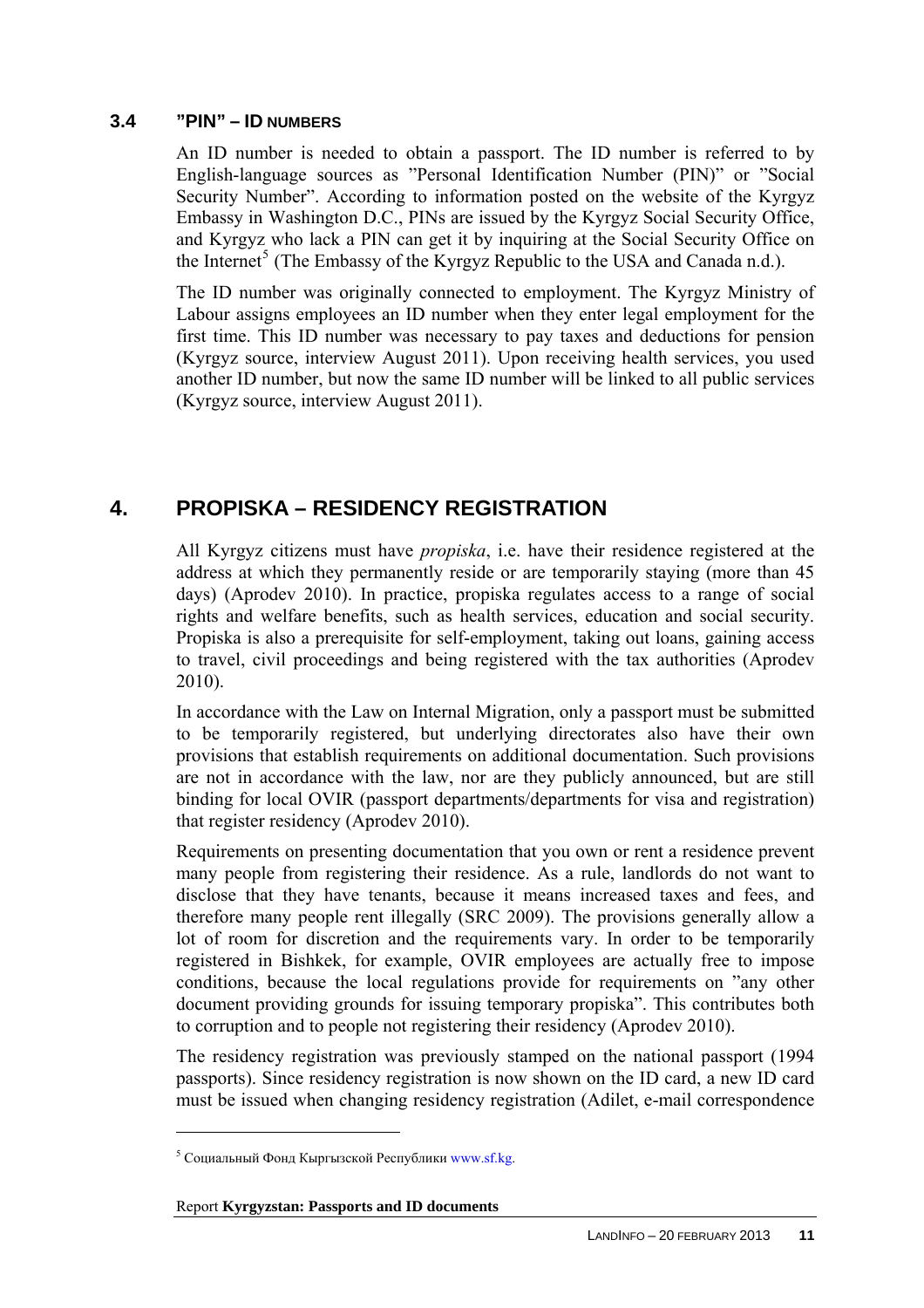July 2011). The residency registration is also a prerequisite for obtaining an ID card/passport, and it is required to present a passport to register residency (Aprodev 2010). (See chapter 3.3 on ID cards). An ID card/passport must also be presented to be unregistered at a previous address (Kyrgyz source, interview August 2011).

Missing residency registration leads to criminal liability. People who do not have their residency registered, but who can present passports, risk a fine of KGS 50 (NOK 6). People who cannot present a passport can be detained for up to 15 days (Aprodev 2010). Also, police officers who are responsible for enforcing the law risk fines for allowing someone to not have their residency registered. The same applies to employers who employ people without residency registration. However, the sources Landinfo has consulted portray it as normal that Kyrgyz do not change their residency registration when they move (Kyrgyz source, interview August 2011; Representative for international organisation, interview November 2011). In a survey from 2009, the American University in Central Asia found that 19 % of inhabitants in Bishkek did not have their residency registered (Aprodev 2010).

### <span id="page-11-0"></span>**5. PASSPORT/TRAVEL DOCUMENTS**

The first Kyrgyz national passports were issued in 1994 and were combined domestic and foreign passports. During the period 2004-2006, this passport was replaced with a separate passport for foreign travel and an ID card for domestic use (Landinfo 2010). In order to increase document security, the Kyrgyz authorities simultaneously implemented multiple changes in the system for issuing passports, with assistance from IOM.

According to IOM (n.d.), passports are issued by twelve regional passport departments or OVIR<sup>[6](#page-11-1)</sup>. Local passport departments can no longer issue passports, but must send applications for passports to regional OVIR, who check and approve the application. The name of the OVIR employee that has approved the passport application must be stated in the application form. All passport information is posted in a central database that was created when the new passports were introduced in 2005 (see chapter 5.5.1).

Since the passport system in Kyrgyzstan has been changing even after 2005, it is somewhat unclear whether passports are currently issued by OVIR at a regional or local level. Many local passport departments lack the necessary computer equipment required to get direct access to the central database that makes it possible to enter passport information and issue passports (Representative for international organisation, interview November 2011). OVIR was formerly a civil department within the police and subject to the Ministry of the Interior, but responsibility for these passport offices have now been transferred to "State Registry Service", which is a government agency at the ministry level (Kharimdzhanov & Rakhmadov 2011).

<span id="page-11-1"></span><sup>6</sup> OVIR (Otdel Viz i Registratsii ) is a Russian acronym that is still used in the former Soviet republics. ОВИР (отдел визы и регистрации). OVIR can be translated as the department for visa and registration. The passport departments are also called UPVR in Kyrgyzstan.

Report **Kyrgyzstan: Passports and ID documents**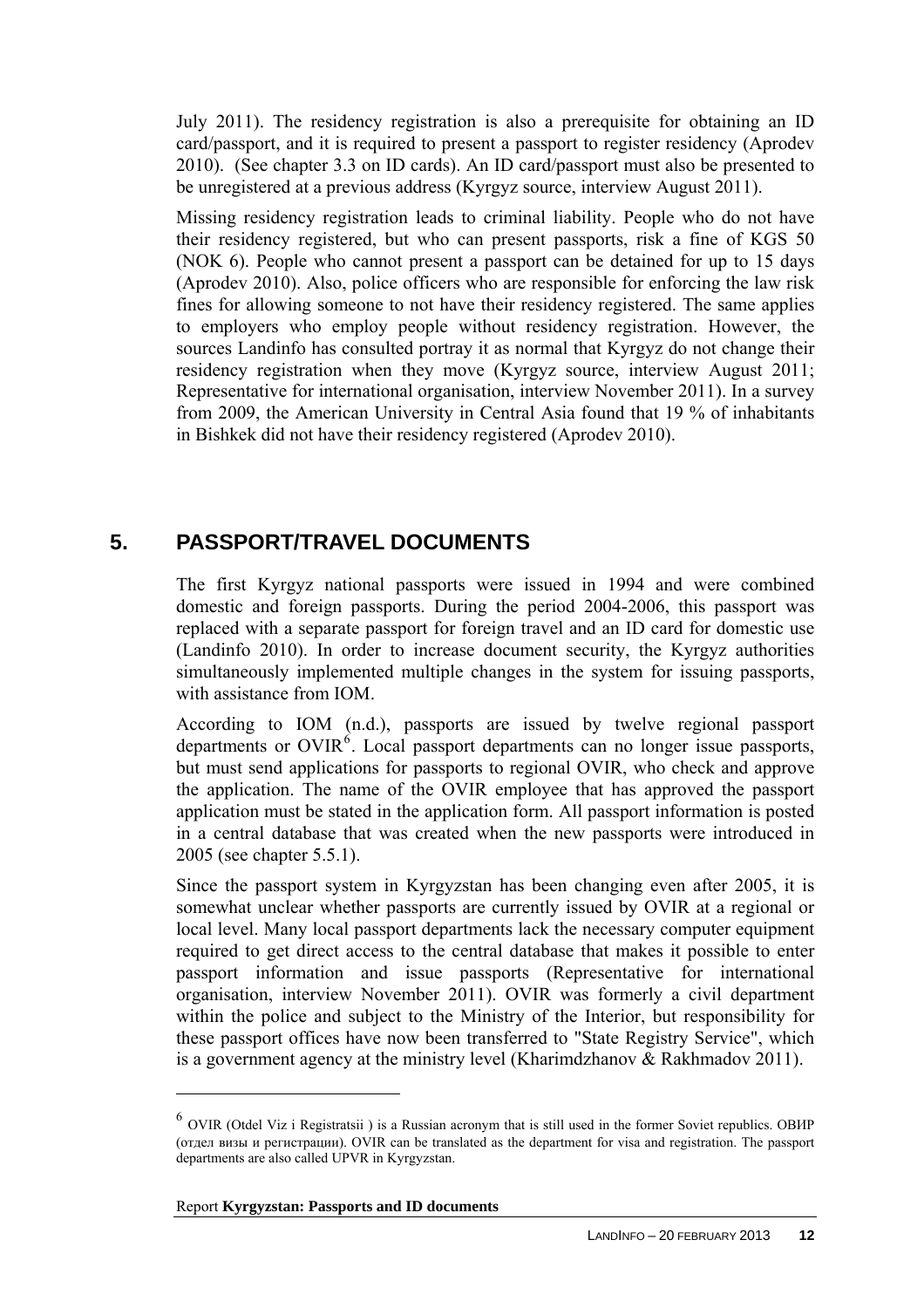Kyrgyzstan issues national passports, diplomatic passports and service passports, which are all approved as travel documents. Laminated ID cards (2004 passports) are valid as domestic identification. A portion of the country's citizens are still in possession of old combination domestic and foreign passports (1994 passports) and old passports from the former Soviet Union (1974 passports). These passports currently have limited validity. (See chapter 5.1 and 5.2)

Kyrgyzstan does not have a separate law on passport issuance. Instead, there are regulations that leave a lot of room for discretion. This fact as well as a high level of corruption makes it time-consuming and costly to obtain passports. An instruction issued by the government on 20 June 2011 establishes the conditions for obtaining national passports and ID cards, and will ensure a more effective and uniform practice. Even if the instructions specify which documents may be required, local passport departments still sometimes require additional documentation (Adilet, email correspondence July 2011).

One reason that it is both costly and time-consuming to obtain passports is that OVIR requires applicants to obtain a lot of documentation that is redundant (Adilet, e-mail correspondence July 2011). For many people, the fees and travel costs for local ZAGS and passport departments, with consequential loss of income, means a significant financial burden. The costs can vary. A Kyrgyz/stateless person who had lost his Soviet 1974 passport, told the UNHCR that he expected that it would cost about USD 70 (about NOK 400) in fees to get new documents issued (UNHCR 2011b).

In former Soviet republics, there is generally a distinction between domestic passports (valid domestic identification) and foreign passports (travel documents). The terminology is not directly transferable to the Kyrgyzstan passport system, even if the concepts are still used to a certain extent. In the following, there will be reference to 1994 passports (combination domestic/foreign passports), national ID cards (domestic passports, also referred to as 2004 passports in Russian-language sources), and 2006 passports (foreign passports, only valid as international travel documents).

### <span id="page-12-0"></span>**5.1 SOVIET 1974 PASSPORTS**

The deadline for exchanging Soviet 1974 passports has been extended several times, and it appears to be somewhat unclear the degree to which Soviet 1974 passports are still in circulation. In July 2004, the government decided to introduce new passports, and the Soviet passports were given validity until 31 December 2005 (UNHCR 2009). However, the citizenship legislation that was adopted on 21 May 2007 did not give a deadline for when the passports must be exchanged (UNHCR 2009). It is also stated in the government instructions issued on 20 June 2011 that Soviet 1974 passports can provide the basis for issuing a Kyrgyz ID card (see chapter 3.3 on ID cards). 1974 passports are generally not valid as identification. UNHCR (2009) considers people who still only have Soviet 1974 passports as stateless.

### <span id="page-12-1"></span>**5.2 1994 PASSPORTS**

Kyrgyz national passports were first issued in 1994 and functioned both as national identification documents (domestic passports) and as international travel documents (foreign passports). The national passports from 1994 were valid as international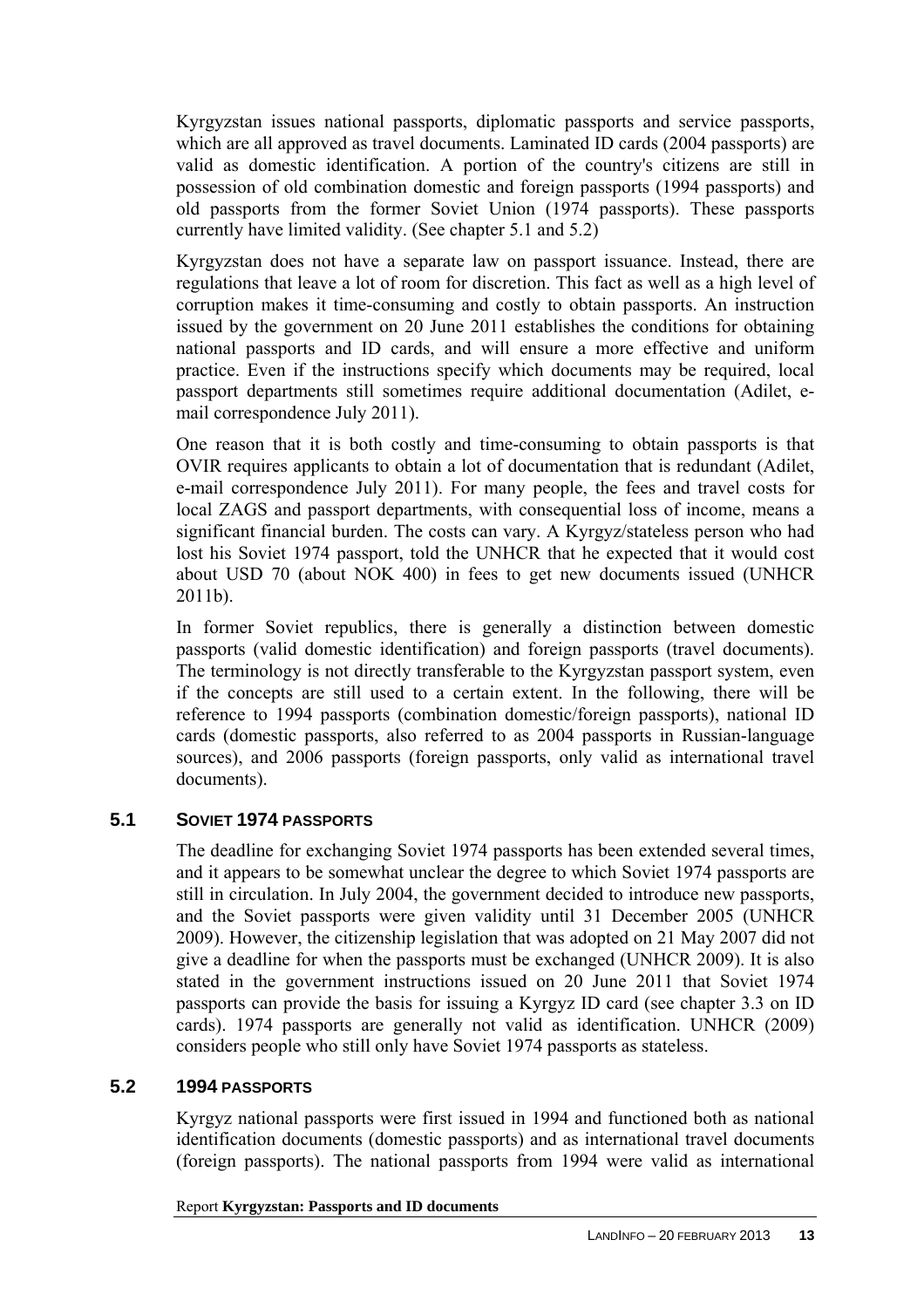travel documents if the international page of the passport was validated, i.e. Kyrgyz citizens had to apply specifically to travel abroad. The system with the separate foreign visa for travellers abroad was abolished in 1999, but Kyrgyz authorities often required travellers to present a letter of invitation for first travel abroad before the passport was validated (U.S. Department of State 2000). Kyrgyz citizens could travel to several countries in the former Soviet Union without the international page in the passport being validated, including Russia, Kazakhstan and Belarus (IRB Canada 2006).

1994 passports are not machine-readable and do not meet the requirements of the UN Civil Aviation Organisation, International Civil Aviation Organisation (ICAO) in terms of security. Personal data is filled in by hand, the picture of the holder is glued in and the pages do not have their own passport numbers, which makes it relatively easy to insert pages from another passport (Saralaeva 2005). 1994 passports have been invalid as international travel documents since  $2010^7$  $2010^7$ , and the USA has placed requirements on machine-readable passports for entry since 2004. 1994 passports are still used as identification documents in Kyrgyzstan (AKIpress News Agenzy 2009), and can form the basis for issuing new passports and ID cards (see chapter 5.3 and 5.4). Due to a lack of passports, the 1994 passports were still issued for a period after the new passports were introduced in 2004-2005, but it is unclear when the authorities stopped issuing the 1994 passports (IRB Canada 2006).

### <span id="page-13-0"></span>**5.3 ID CARDS**

 $\overline{a}$ 

Kyrgyzstan has issued national ID cards since 2005 (Keesing Documentchecker). ID cards are issued for Kyrgyz who are over 16 years old and are valid as domestic identification. ID cards are also sufficient documentation<sup>[8](#page-13-2)</sup> for travellers to Russia (Ferghana.news 2007).

In order to obtain an ID card for the first time when you turn 16 years old, you must present a birth certificate, the parents' passports/documentation of citizenship and PIN/ID number (Passport instructions 2011).

Kyrgyz citizens generally obtain ID cards based on 1994 passports, Soviet 1974 passports, or citizenship certificate from the so-called Conflict Commissions on Citizenship Issues. These are regional committees that decide whether former Soviet citizens meet the conditions for Kyrgyz citizenship (UNHCR 2009). According to UNHCR (2009), as a rule, the OVIR offices that receive applications for passports send applications from former Soviet citizens to these regional committees in order to clarify the issue of citizenship. Former citizens of the Soviet Union have a somewhat unclear status, since they can apply for Kyrgyz citizenship if they are permanent residents in Kyrgyzstan, while at the same time, they are already Kyrgyz citizens according to citizenship legislation. In principle, OVIR is authorised to issue ID cards on the basis of Soviet 1974 passports, but does not do so in practice.

<span id="page-13-1"></span> $<sup>7</sup>$  Deadline for introducing machine-readable passports established by ICAO.</sup>

<span id="page-13-2"></span><sup>&</sup>lt;sup>8</sup> Note that in the period after the violent clashes between Uzbeks and Kyrgyz in southern Kyrgyzstan in May 2010, there was a requirement that Uzbeks, when travelling to Russia, in addition to a passport/national ID card, present a criminal record check and certificates that confirm that they did not participate in the clashes nor were prosecuted for any criminal offense (Azamatova 2010).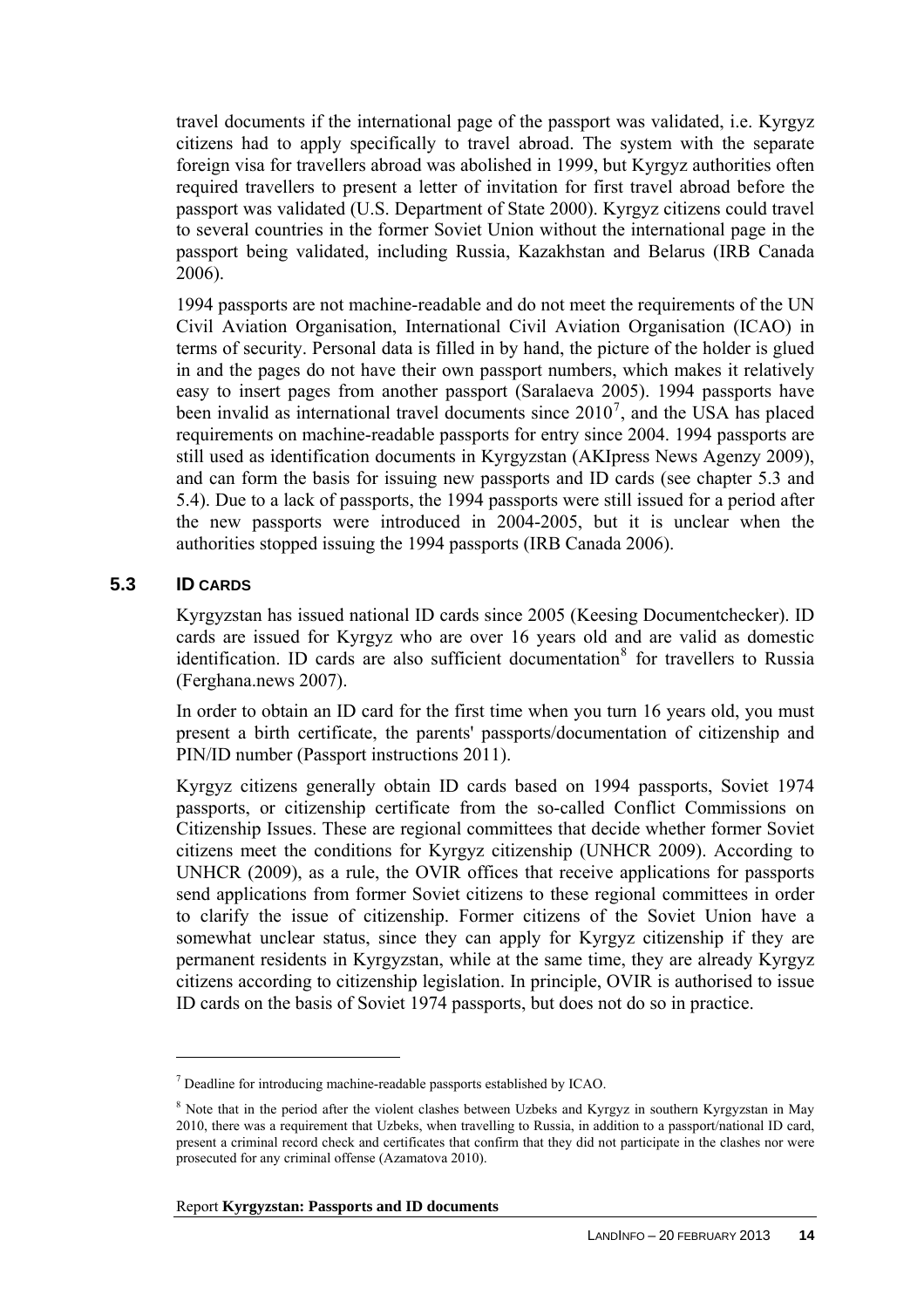There is also a requirement to present  $PIN/ID$  number and any birth certificate<sup>[9](#page-14-1)</sup> to obtain an ID card. Documentation of parental responsibility, name change, divorce or documentation that you have been released from prison must also be presented in appropriate cases.

ID cards are laminated. They are valid for ten years and contain, amongst other things, information on residency registration. Therefore, in practice it is also required to present an updated confirmation of residence from the housing association when you apply for an ID card (Kyrgyz source, interview August 2011).

The ID card is issued for a fee that covers the production costs (somewhere between KGS 175 and 190 or NOK 21-24), but the real costs are much higher as a rule (Representative for international organisation, interview November 2011). (See chapter 6 on corruption).

### <span id="page-14-0"></span>**5.4 NATIONAL PASSPORTS – 2006 PASSPORTS**

New passports that meet the international security standards established by the UN Civil Aviation Organisation (ICAO 9303) were introduced in 2004-2005, but the passports were first correctly produced and issued to some extent in 2006. The first passports that were produced were issued in a limited edition, with limited duration and with reduced fees, because the passports did not have the right colour and design. The eagle in the national emblem was missing tail feathers, and the colour was too light of a blue. However, the passports still met the adopted security standards (Saralaeva 2005).

As mentioned, the Kyrgyz government issued instructions that specify the conditions for issuing passports on 20 June 2011. According to the instructions, passports can in principle be issued on the basis of ID cards or 1994 passports and ID number/PIN. Expired passports must be exchanged. Applicants may also be required to present other documentation, in case of for instance loss of passport, name changes, etc. (Passport instructions 2011). It is required to appear in person to obtain passports (Landinfo 2008).

Kyrgyz 2006 passports have a blue cover and the text is in Kyrgyz, Russian and English. They consist of 32 pages and are machine-readable (MRZ) (Keesing Documentchecker). The passport has a number of other security elements such as digital photo, perforated numbering, optically variable print, kinegram, watermark and invisible/fluorescent print.

Both the passport and the procedures for obtaining passports are designed with the aim of being able to include other biometric features than the digital photo (IOM n.d.).

During the period of 2004-2006, passports were issued with a validity of 1-5 years, while passports that were issued in 2006 and later have a validity of 10 years (Keesing Documentchecker). Children under 16 years old are given passports with a validity of 3 years or until they turn 16 years old. Children aged 15 years who are staying abroad when they turn 16 can obtain passports with validity until they turn

<span id="page-14-1"></span><sup>&</sup>lt;sup>9</sup> The passport instructions provide an exemption for the requirement for birth certificates for people who, for various reasons, have no such certificate.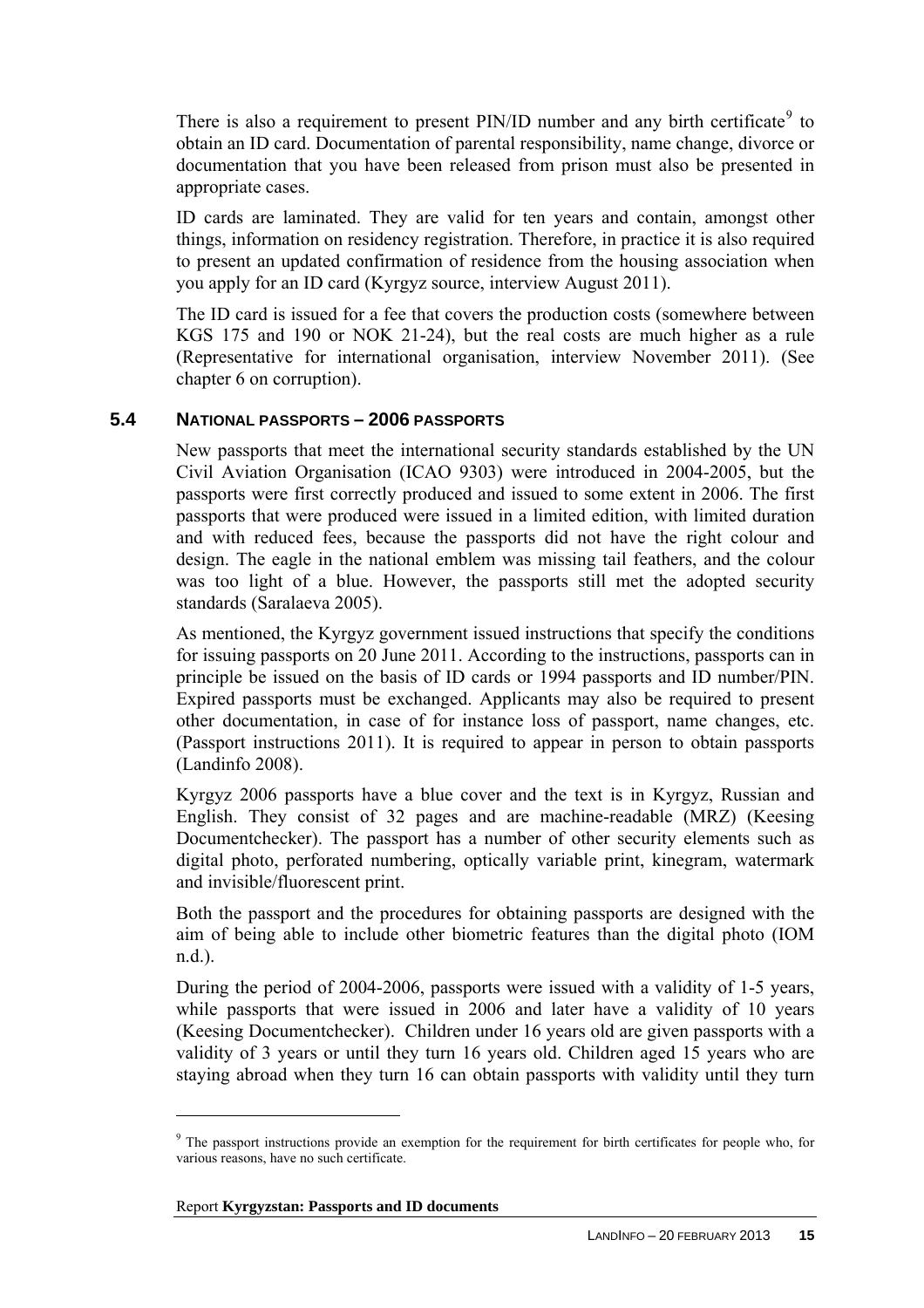18.

Article 46 in the Kyrgyz migration law (Law on External Migration 2000) regulates when Kyrgyz citizens may be denied exit. Passports may be temporarily denied or be seized if, amongst other things, a person has knowledge of state secrets, has been charged/prosecuted or sentenced in a criminal case, has civil proceedings brought against them, has unresolved legal obligations or has evaded such obligations (for example, alimony), is considered a danger by the court or has provided incorrect information. New passports are not issued to people who are called to military service, but the authorities do not confiscate passports that are already issued on the basis of military service (IRB Canada 2006).

Passports are issued for a fee of about KGS 500-550 (NOK 60-70), which covers the production costs, but the amount is in fact much higher (Representative for international organisation, interview November 2011). (See chapter 6 on corruption).

### <span id="page-15-0"></span>**5.5 REGISTERING AND CHECKING ID INFORMATION**

### <span id="page-15-1"></span>**5.5.1 Central database**

Until 2004, passports and personal information were registered by hand and archived locally. Kyrgyzstan is still working to get more complete, centralised and electronically readable registers, and the system for registering and checking ID information is under constant development.

Since new passports were introduced in 2004, a central database was established, sorting under the "Government Agency for Information Resources and Technology" (GAIRT) (IOM, n.d). The passport photo is digital and stored in the database. The passport can be checked against the database at border crossings (IRIN 2004).

In 2009, GAIRT created a separate centre (The Scanning Centre), which was responsible for scanning ID documents and passports. This centre has equipment to process one million documents in a month, and GAIRT has the goal of creating electronic copies of all registers (AKIpress News Agency 2009).

### <span id="page-15-2"></span>**5.6 BORDER CONTROL**

A number of international border crossings have automated border control through IAMIS (Interagency Migration Information System), a centralised database that all relevant government agencies and departments have access to (IOM, n.d.). IAMIS has software with a blacklist feature in order to prevent "entry of unauthorised travellers". IAMIS is installed at Bishkek and Osh airport, at Irkeshtam and Torugart, at the border between Kyrgyzstan and China, at Karmyk at the border to Tajikistan and Kaindy at the border crossing to Kazakhstan, amongst other places. In time, other border stations will also be given access to Interpol's database (AKIpress News Agency 2011). A total of 15 border crossings will be automated (Ibraimov 2011). Increased border control in central Asia is an important theme, both internationally and regionally. Since 2004, EU and UNDP have contributed with training, equipment and infrastructure through the project Border Management Central Asia (BOMCA), and installed, amongst other things, passport readers at 16 border crossings in Ferghana in 2010 (BOMCA 2011).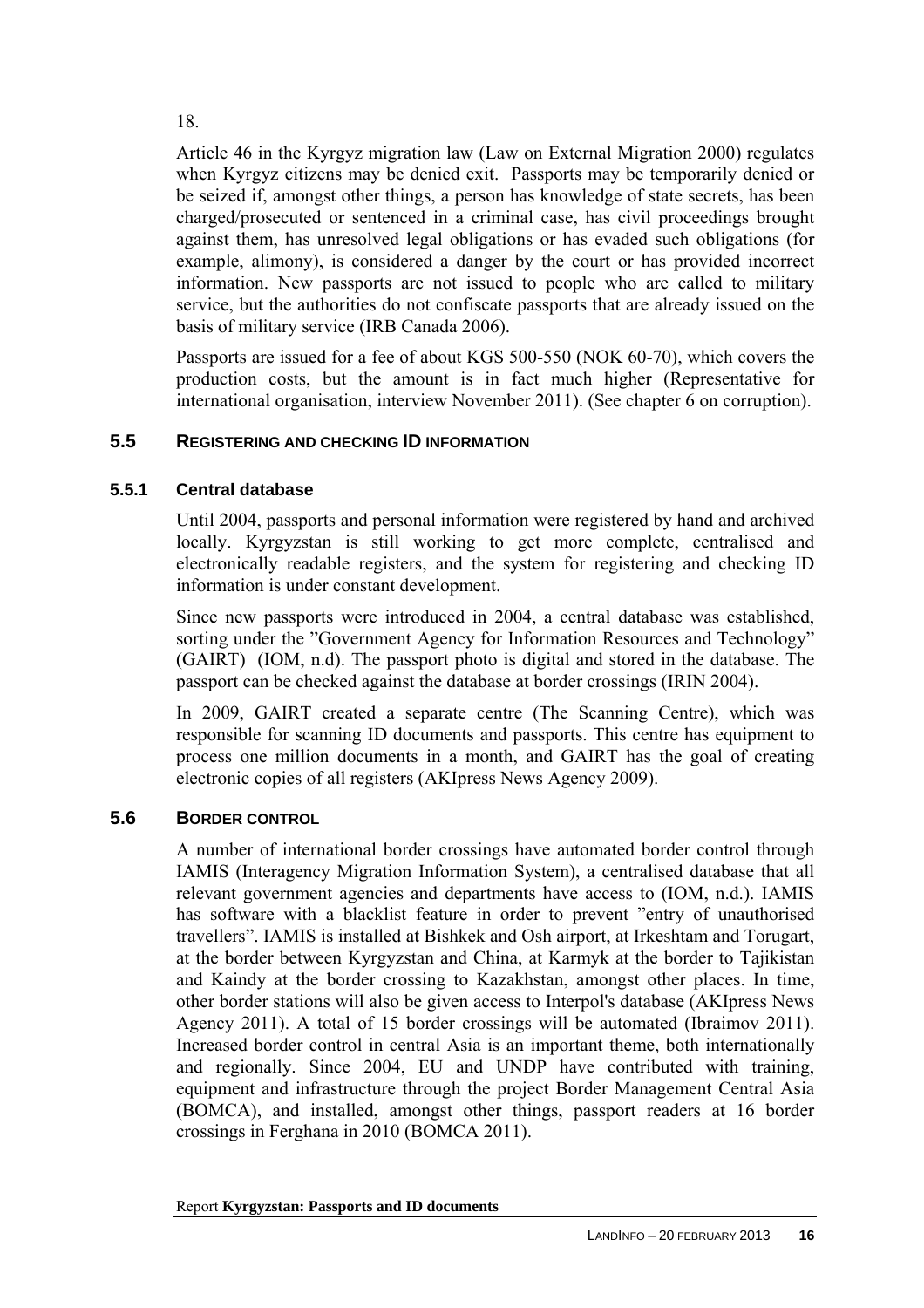### <span id="page-16-0"></span>**6. CORRUPTION**

### <span id="page-16-1"></span>**6.1 CORRUPTION CULTURE**

Corruption is an integrated part of public administration, the police/judiciary and the political and economic system in Kyrgyzstan. Kyrgyzstan was ranked no. 164 of 178 countries on the Transparency International Corruption Perception Index for 2010, with a score of 2.0, where 0 is "highly corrupt" and 10 is "very clean" (TI 2010). It is known that positions in the police are filled based on a combination of bribes and connections (ICG 2002). The costs of buying a position or promotion are recovered by receiving bribes later. OVIR is known to be corrupt, both when the department was part of the police/Ministry of the Interior and later when it has sorted under the government agency State Registry Service. A position in the passport department costs, according to a source cited by the International Federation for Human Rights (FIDH 2009, p. 48), around USD 10,000 (about NOK 57,000), a significant amount in a Kyrgyz context $^{10}$  $^{10}$  $^{10}$ .

Corruption in the passport departments (OVIR) and population registers (ZAGS) occurs openly, and means that Kyrgyz must pay bribes to obtain documents they need and are entitled to. According to FIDH (2009, p. 48), it costs around USD 150- 200 (around NOK 840-1100) to obtain a passport. Furthermore bribes are paid to ZAGS employees in order to obtain necessary supporting documents. Bribes are often disguised as fees for quick procedures, and how much you have to pay in bribes varies based on a series of individual circumstances. A Kyrgyz source (interview August 2011) points out that ability to pay is an important factor, and that people with good incomes may therefore be forced to pay more in bribes. The cost of obtaining a single document can be about KGS 300-500 (about NOK 40-60) (Azamatova 2010; Kyrgyz source, interview August 2011).

#### <span id="page-16-2"></span>**6.2 MEASURES TO LIMIT CORRUPTION IN THE PASSPORT SYSTEM**

Measures to limit corruption were an important part of an IOM project connected to the introduction of new passports in 2004-2005. A government agency was created with responsibility for passports and the central database, and only twelve regional passport offices were given direct access to the database (IOM, n.d.). While glossy 1994 passports were stored in 72 different passport offices, new passports and ID cards would be stored centrally in Bishkek with limited access for employees. Authority over the local passport departments would be transferred from the police to the regional passport departments (IOM, n.d.). In addition to structural changes, training and awareness raising programs for employees, a 24-hour hotline was created for notifying of corruption. Furthermore procedures were developed to prevent a single employee from carrying out a complete transaction without some form of control. IOM also believed there was a need for restricting the employee's decision-making authority and codifying practice (IOM, n.d.). IOM's project was

Report **Kyrgyzstan: Passports and ID documents** 

<span id="page-16-3"></span><sup>&</sup>lt;sup>10</sup> Average salary per month in Kyrgyzstan is around USD 140 (about NOK 800) in 2008 (Ferghananews 2008, 29 July), but a monthly income can also be well below this level. For example, a teacher's salary may be USD 30-40 (about NOK 170-230) a month (RFE/RL 2010). According to the U.S. Department of State (2011, p. 29), employers generally pay more than KGS 340, or USD 7.20 (a little over NOK 40), which is the nominal monthly minimum amount the authorities start at for determining fines, etc. About 40 % of the population lived below the poverty line in 2004.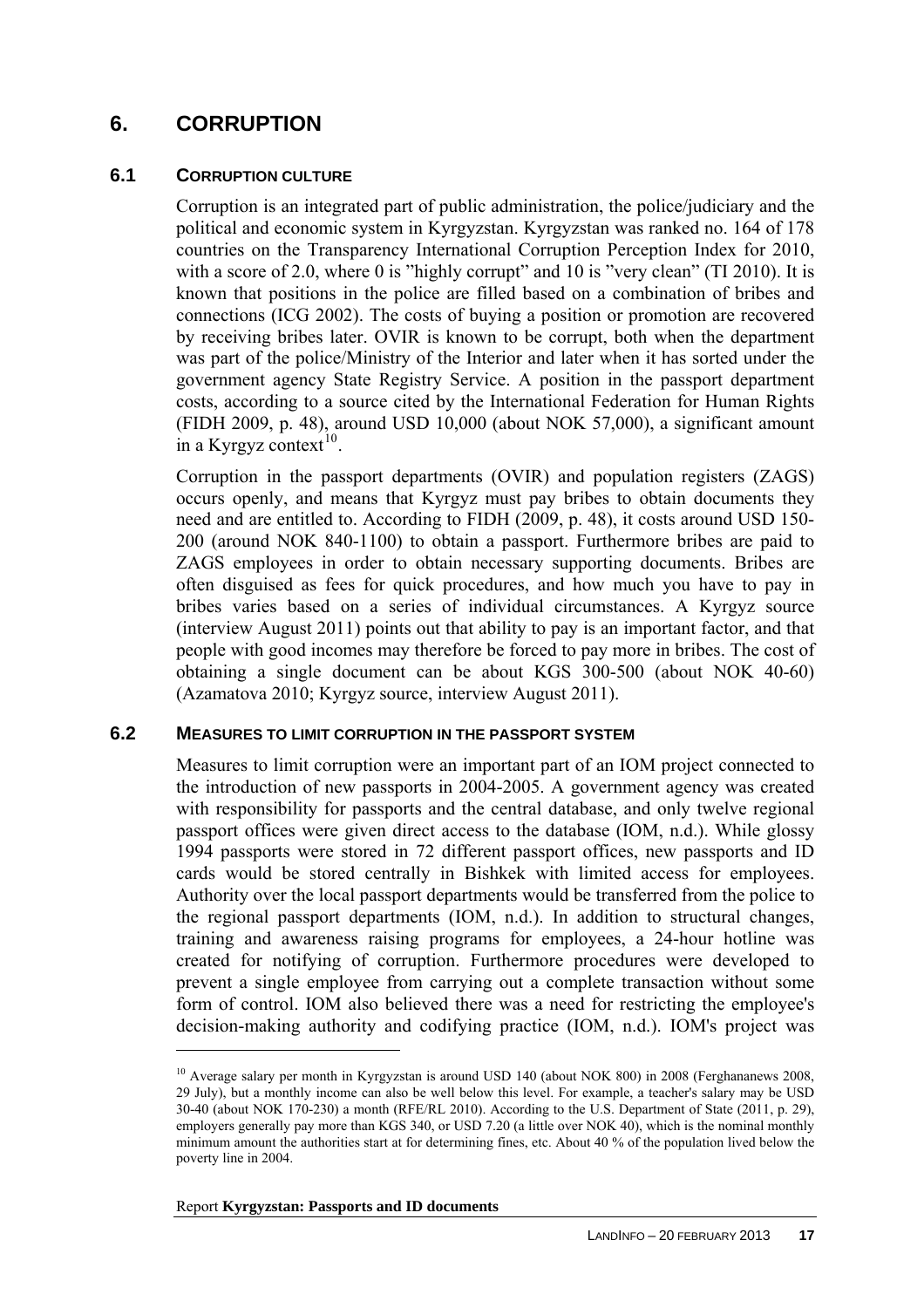completed in 2005, and there is no further information about the measures that were implemented.

### <span id="page-17-0"></span>**6.3 FALSE DOCUMENTS**

There seems to be a wide consensus that corruption is still widespread at all levels. It is still possible to pay bribes to obtain passports without appearing in person, and without the information being checked (AKIpress News Agency 2011). However, Erica Marat<sup>[11](#page-17-1)</sup> (e-mail correspondence October 2011) believes that it has become more difficult to circumvent the regulations; in order to do so you probably need connections at a higher level than before. It will be especially difficult to obtain passports without having a PIN/ID number, because these are issued by another agency (the Ministry of Labor) and with the presentation of a valid passport. Still, an employee in customs characterises fake 2006 passports as "a very common thing" (Marat, e-mail correspondence October 2011). According to the same source, on average, such fake passports cost about USD 1000. The passports are forged from empty 2006 passport forms, or are obtained by paying bribes to corrupt OVIR employees.

Kyrgyz 1994 passports were widely known to be very easy to forge, and were connected to both organised crime and terrorism. However, most people who were arrested with fake 1994 passports at the border were Kyrgyz citizens who had manipulated their own passport with fake stamps or visas, or used someone else's passport with the photo replaced (Saralaeva 2005).

1994 passports are now only valid as domestic identification, but as recently as July 2011, production of fake 1994 passports was discovered in Bishkek (AKIpress News Agency 2011). It is also clear that the Ministry of the Interior cannot account for about 100,000 forms for 1994 passports, and it is believed that these are used for manufacturing fake passports (Karimdzhanov & Rakhmanov 2011).

The extent of corruption at all levels means that it can be a costly, time-consuming and frustrating process for Kyrgyz citizens to obtain passports. Corruption also provides opportunities to relax the conditions and circumvent regulations, and contributes to the occurrence of fake passports.

<span id="page-17-1"></span><sup>&</sup>lt;sup>11</sup> Erica Marat is a researcher in political science with Central Asia as a field. Marat has been working for Freedom House, The Jamestown Foundation and Central Asia-Caucasus Analyst, and is currently employed at American University D.C.

Report **Kyrgyzstan: Passports and ID documents**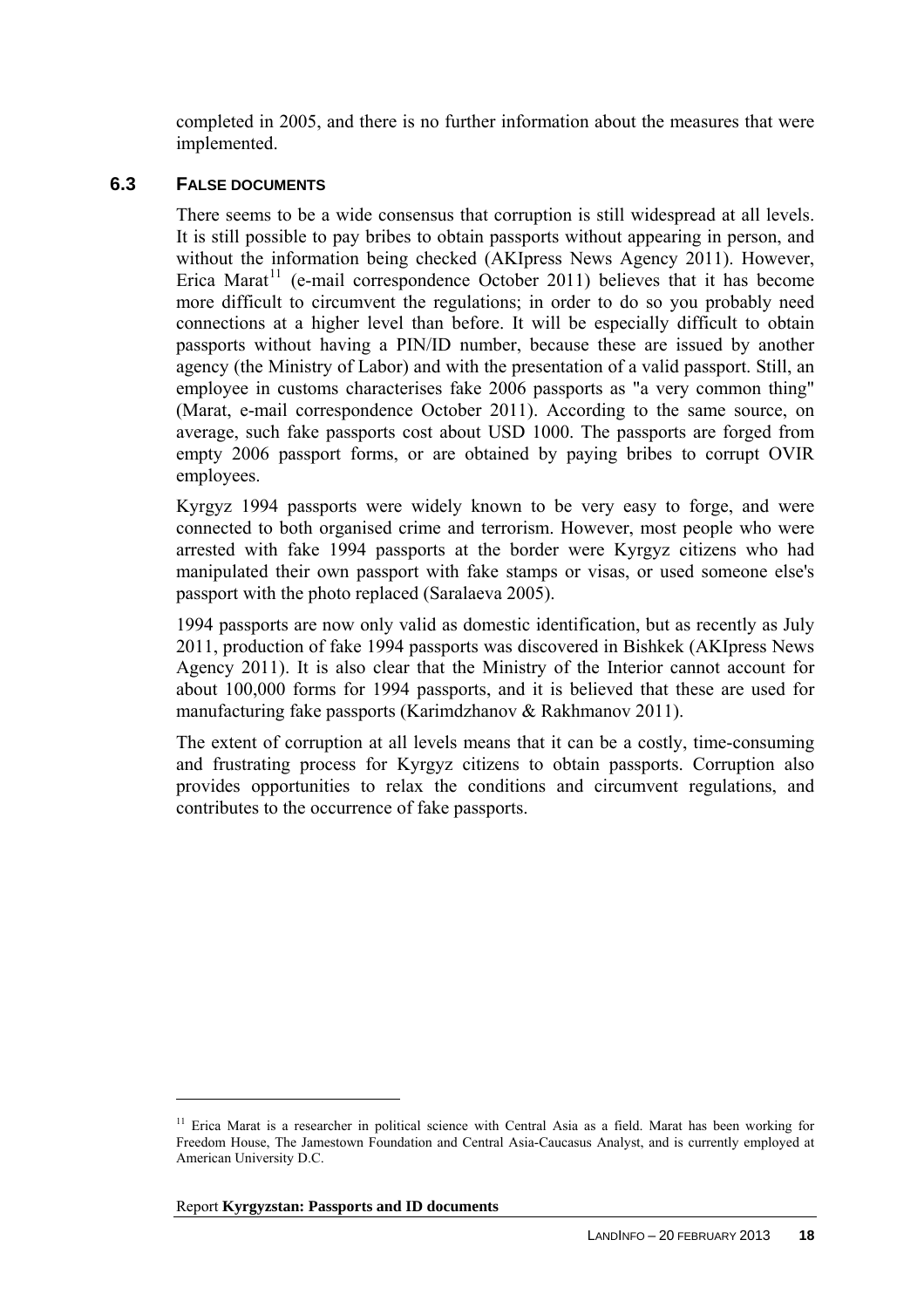# <span id="page-18-0"></span>**7. REFERENCES**

### **Written sources**

- Abdrakhmanova, A. & Kachiev. A. (2009, 23 June). Kyrgyz abandon passports along with country. *Institute for War and peace Reporting.* Available from [http://iwpr.net/report-news/kyrgyz-abandon-passports-along](http://iwpr.net/report-news/kyrgyz-abandon-passports-along-country)[country](http://iwpr.net/report-news/kyrgyz-abandon-passports-along-country) [accessed 14 November 2011]
- AKIpress News Agenzy (2009, 23 June). 1994 Kyrgyz passports to become invalid for travel abroad since April 2010. *The Free Library.* Available from [http://www.thefreelibrary.com/1994+Kyrgyz+passports+to+become+invalid](http://www.thefreelibrary.com/1994+Kyrgyz+passports+to+become+invalid+for+travel+abroad+since+April...-a0202274133) [+for+travel+abroad+since+April...-a0202274133](http://www.thefreelibrary.com/1994+Kyrgyz+passports+to+become+invalid+for+travel+abroad+since+April...-a0202274133) [accessed 7 September 2009]
- AKIpress News Agency (2011, 23 March). Financial Police discloses illegitimate passport issuances by some passport offices in Bishkek. *The Free Library.* Available from [http://www.thefreelibrary.com/Financial+Police+discloses+illegitimate+pass](http://www.thefreelibrary.com/Financial+Police+discloses+illegitimate+passport+issuances+by+some...-a0252212422) [port+issuances+by+some...-a0252212422](http://www.thefreelibrary.com/Financial+Police+discloses+illegitimate+passport+issuances+by+some...-a0252212422) [accessed 14 November 2011]
- Alymkulatov, E. & Kulatov, M. (2001). Local Government in the Kyrgyz Republic. In: Muntenau, I. and Popa, V. (eds), *Developing New Rules in an Old Environment: Local Governments in Eastern Europe, in the Caucasus and Central Asia*. Budapest: Central European University Press, p. 521-600. Available from<http://lgi.osi.hu/publications/2001/84/Ch10-Kyrgyzstan.pdf> [accessed 24 August 2011]
- Aprodev (2010, 11 May). *The impact of the registration system on access to basic services in Kyrgyzstan*. Bishkek: Aprodev. Available from [http://www.aprodev.eu/files/Central\\_Asia/Propiska\\_Reports\\_2010/100512\\_p](http://www.aprodev.eu/files/Central_Asia/Propiska_Reports_2010/100512_propiska_summary_kg_en.pdf) [ropiska\\_summary\\_kg\\_en.pdf](http://www.aprodev.eu/files/Central_Asia/Propiska_Reports_2010/100512_propiska_summary_kg_en.pdf) [accessed 15 August 2011]
- Azamatova, M. (2010, 27 July). Ethnic Uzbeks facing problems with leaving southern Kyrgyzstan. *Uznews.net.* Available from [http://www.uznews.net/news\\_single.php?lng=en&cid=32&sub=&nid=14478](http://www.uznews.net/news_single.php?lng=en&cid=32&sub=&nid=14478)  [accessed 4 November 2011]
- BBC News (2010, 8 March). Kyrgyz women hope for equality. *BBC New*s. Available from<http://news.bbc.co.uk/go/pr/fr/-/2/hi/asia-pacific/8550372.stm> [accessed 30 June 2011]
- BOMCA (n.d.) The EU-UNDP Border Management Assistance programme (BOMCA) in the Republic of Kyrgyzstan. *BOMCA.* Available from <http://www.bomca.eu/en/kyr.html> [accessed 17 November 2011]
- CRC, i.e. UN Committee on the Rights of the Child (2004, 3 November). *Consideration of reports submitted by states parties under article 44 of the convention. Concluding observations: Kyrgyzstan.* Geneve: CRC. Available from Refworld <http://www.unhcr.org/refworld/pdfid/42d287f14.pdf>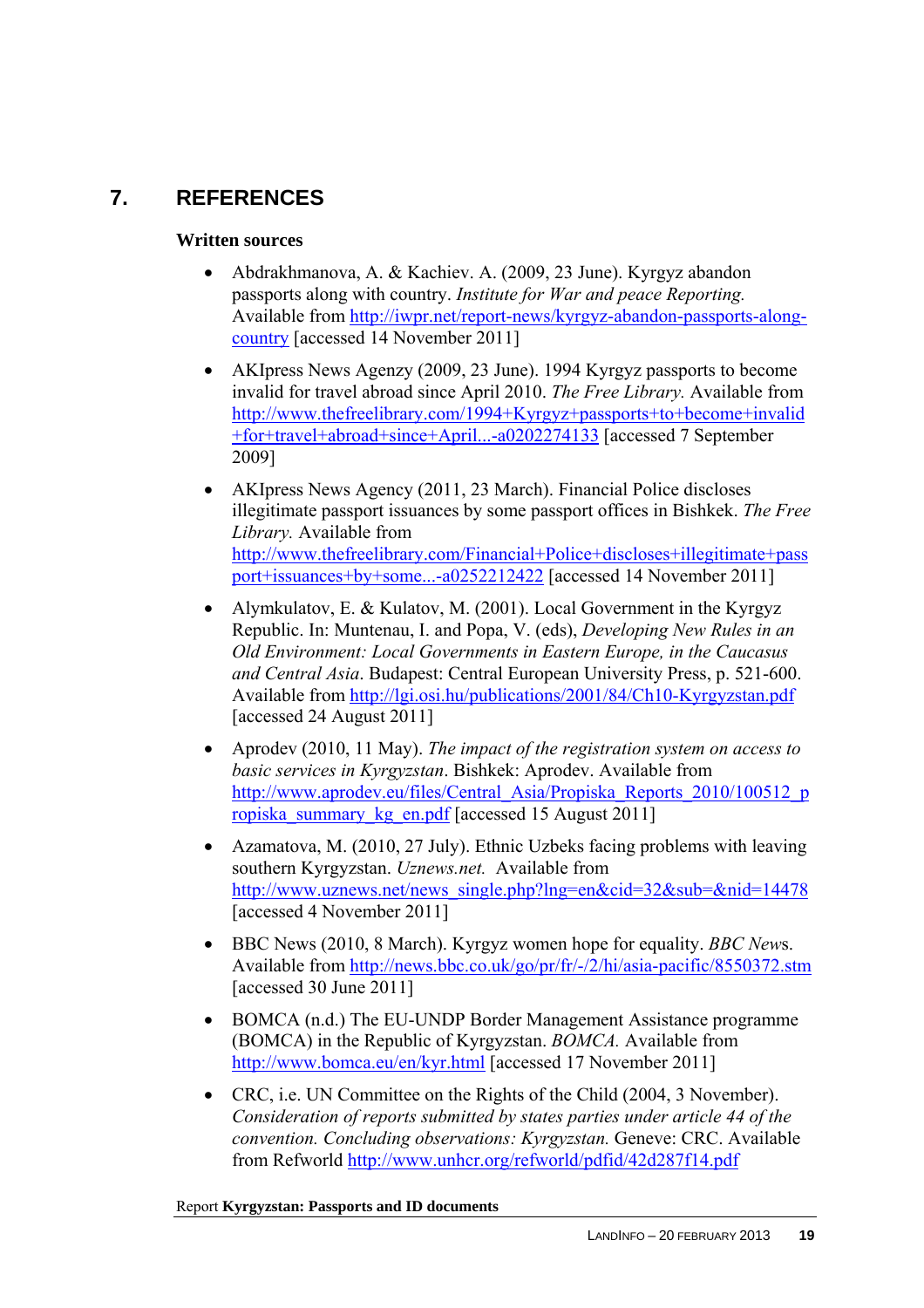[accessed 20 February 2013]

- Dalbaeva, A. (2011, 19 January). Kyrgyzstan's name game: Love thy neighbour, Ivan the Rich. *Eurasianet.org.* Available from <http://www.eurasianet.org/node/62736>[accessed 16 November 2011]
- The Embassy of the Kyrgyz Republic to the USA and Canada (n.d.). *Passport Information*. Washington D.C.: The Embassy of the Kyrgyz Republic to the USA and Canada. Available from [http://www.kgembassy.org/index.php?option=com\\_content&view=article&id](http://www.kgembassy.org/index.php?option=com_content&view=article&id=20&Itemid=93) [=20&Itemid=93](http://www.kgembassy.org/index.php?option=com_content&view=article&id=20&Itemid=93) [accessed 17 October 2011]
- [Family Code] (2005). *The Family Code of the Kyrgyz Republic (Draft*). Available from Legislation online <http://legislationline.org/documents/action/popup/id/4950>[accessed 20 November 2011]
- Ferghana.news (2007, 16 February). Visa-free regime accord for citizens of Kyrgyzstan and Uzbekistan comes into effect. *Ferghana.news*. Available from <http://enews.fergananews.com/article.php?id=1839>[accessed 31 October 2011]
- FIDH, i.e. International Federation Human Rights (2009). *Kasakhstan/Kyrgizstan: Exploitation of migrant workers, protection denied asylum seekers and refugees.* Paris: FIDH. Available from <http://www.fidh.org/IMG/pdf/Kazakhstan530a-3.pdf> [accessed 30 September 2011]
- HMN, i.e. Health Metrics Network (2009). *Kyrgyz republic. Health information system. Review and Assessment.* (Draft, prefinal). Bisjkek: HMN. Available from [http://www.who.int/healthmetrics/library/countries/HMN\\_KGZ\\_Assess\\_Draf](http://www.who.int/healthmetrics/library/countries/HMN_KGZ_Assess_Draft_2007_12_en.pdf) t  $2007$  12 en.pdf [accessed 24 October 2011]
- Ibraimov, B. (2011, 24 June). Kyrgyzstan reinforces southern border. *Central Asia Online.* Available from [http://centralasiaonline.com/cocoon/caii/xhtml/en\\_GB/features/caii/features/](http://centralasiaonline.com/cocoon/caii/xhtml/en_GB/features/caii/features/main/2011/06/24/feature-01) [main/2011/06/24/feature-01](http://centralasiaonline.com/cocoon/caii/xhtml/en_GB/features/caii/features/main/2011/06/24/feature-01) [accessed 30 September 2011]
- ICG, i.e. International Crisis Group (2002). *Central Asia: The politics of police reform*. Osh/Brussel: International Crisis Group. Available from [http://www.crisisgroup.org/en/regions/asia/central-asia/042-central-asia-the](http://www.crisisgroup.org/en/regions/asia/central-asia/042-central-asia-the-politics-of-police-reform.aspx)[politics-of-police-reform.aspx](http://www.crisisgroup.org/en/regions/asia/central-asia/042-central-asia-the-politics-of-police-reform.aspx) [accessed 4 November 2011]
- IOM (n.d.). *Regulating Migration. Reform of the Kyrgyz Passport System.* Bishkek: IOM. [The article is no longer available on the Internet]
- IRB Canada, i.e. Immigration and Refugee Board of Canada (2006). *Kyrgyzstan: Whether citizens can travel abroad with an internal passport; whether international travel passports are issued to Kyrgyz citizens who have been called for military service.* Ottawa: IRB Canada. Available from <http://www.unhcr.org/refworld/docid/45f147601a.html>[accessed 21 June 2011]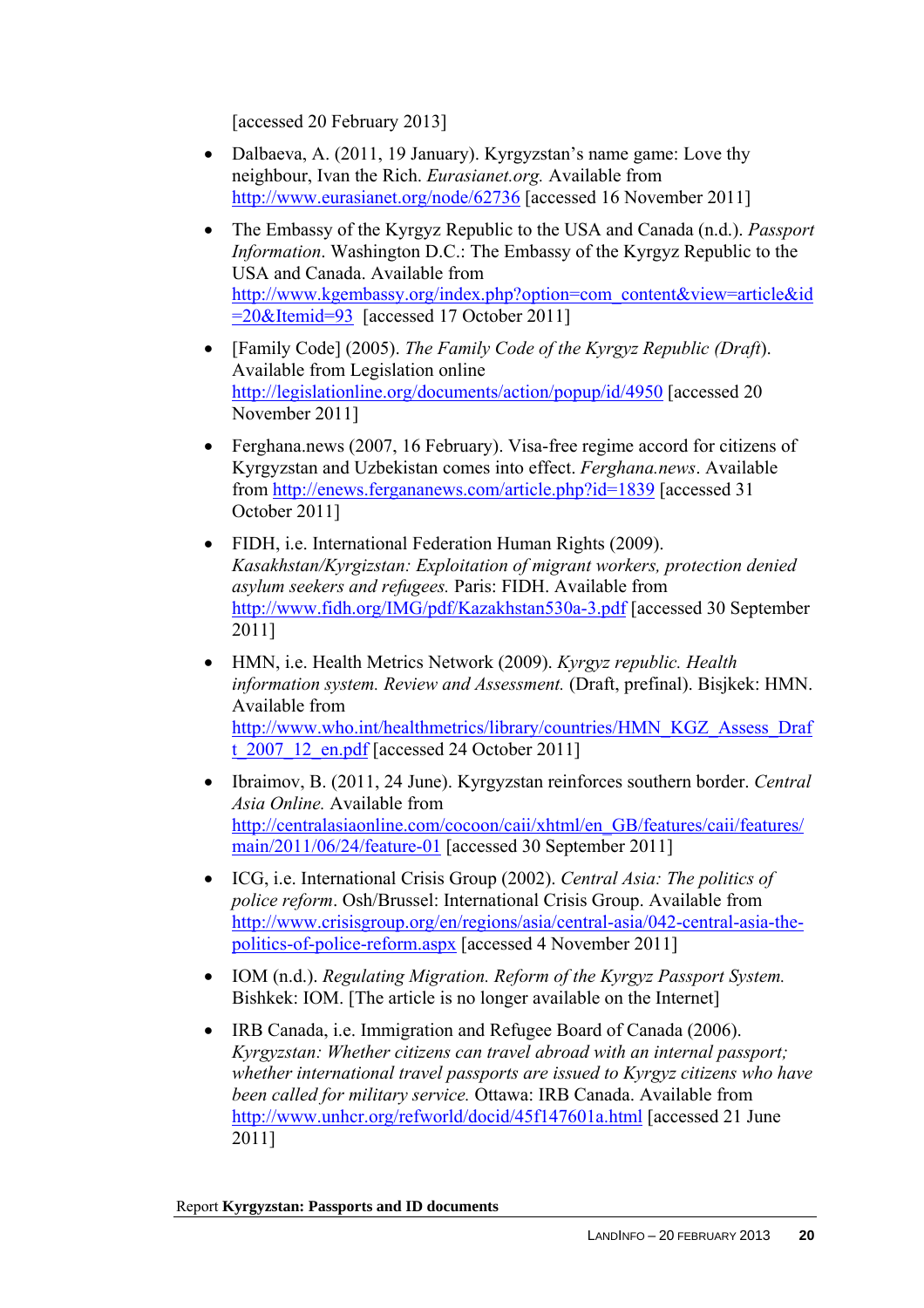- IRIN (2004, 4 August). Kyrgyzstan: New passports to help combat trafficking. *IRIN*. Available from <http://www.irinnews.org/report.aspx?reportid=24471>[accessed 2 November 2011]
- IRIN (2006, 7 February). Kyrgyzstan: Passport problem strangling labour migration. *IRIN.* Available from <http://www.irinnews.org/Report.aspx?ReportID=33713> [accessed 2 November 2011]
- Kabar (2011, 7 October). Asein Isayev: The number of Kyrgyz citizens in Russia fluctuates from 300 to 700 000. *Kabar*. Available from <http://kabar.kg/eng/society/full/2330> [accessed 7 November 2011]
- Karimdzhanov, I. & Rakhmanov, D. (2011, 6 May). Interior Ministry denies involvement in the disappearance of one hundred thousand blank passports. Kloop media. *Kloop*. Available from [http://kloop.info/2011/05/06/interior](http://kloop.info/2011/05/06/interior-ministry-denies-involvement-in-the-disappearance-of-one-hundred-thousand-blank-passports/)[ministry-denies-involvement-in-the-disappearance-of-one-hundred-thousand](http://kloop.info/2011/05/06/interior-ministry-denies-involvement-in-the-disappearance-of-one-hundred-thousand-blank-passports/)[blank-passports/](http://kloop.info/2011/05/06/interior-ministry-denies-involvement-in-the-disappearance-of-one-hundred-thousand-blank-passports/) [accessed 23 September 2011]
- Keesing Documentchecker. *Keesing Documentchecker/Kyrgyzstan.*  Consulted October/November 2011. Amsterdam: Keesing Reference System.

Payment service.

- Landinfo (2010, 30 March). *Kyrgyzstan: Pass- og ID-kort*. Oslo: Landinfo. Available from [http://www.landinfo.no/asset/1193/1/1193\\_1.pdf](http://www.landinfo.no/asset/1193/1/1193_1.pdf) [accessed 7 November 2011]
- [Law on Citizenship] (2007, 27 March). *Law of the Kyrgyz Republic on Citizenship of the Kyrgyz Republic.* Available from Refworld <http://www.unhcr.org/refworld/docid/4693a5e514f.html> [accessed 20 June 2011]
- [Law on External Migration] (2000, 17 July). *Law of the Kyrgyz Republic on External Migration*. Available from Refworld <http://www.unhcr.org/refworld/docid/3ae6b4ed34.html>[accessed 20 June 2011]
- Norwegian Embassy in Moscow (2009, 26 March). *Use of Russian domestic passports to travel to CIS countries*. Moscow: Norwegian Embassy in Moscow.

The document is available for the Norwegian immigration administration in Landdatabasen [The Country Database].

- OSCE (2011). *Statement of preliminary findings and conclusions. International Election Observation. Kyrgyz Republic. Presidential election, 30 October 2011.* Bishkek: OSCE. Available from <http://www.osce.org/odihr/elections/84573>[accessed 16 November 2011]
- [Passport instructions] (2011, 20 June) *ИНСТРУКЦИЯ о порядке приема документов, оформления, выдачи, учета, изготовления паспорта и персонификации общегражданского паспорта гражданина Кыргызской Республики. Утверждена постановлением Правительства Кыргызской*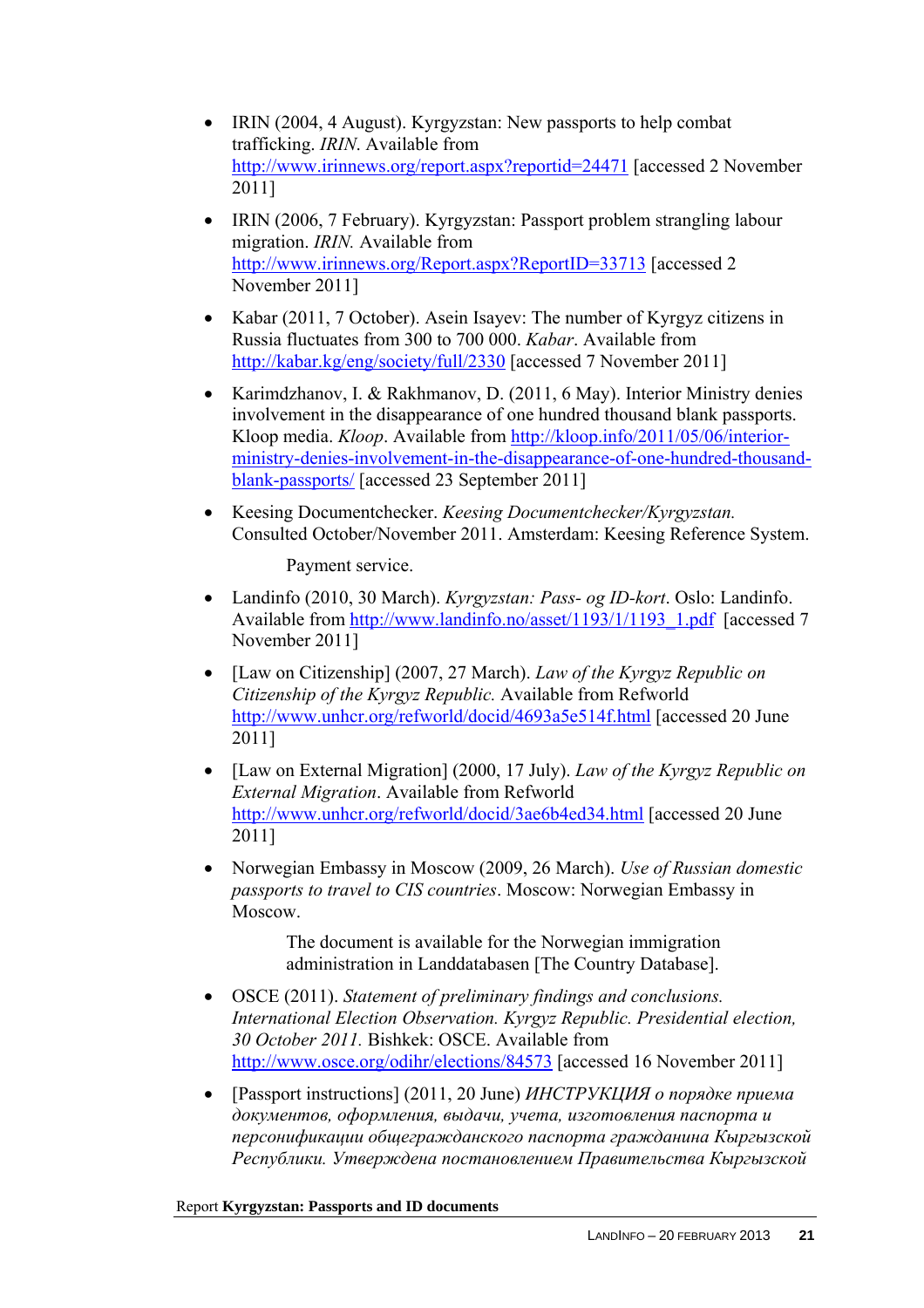*Республики от 20 июня 2011 года N 332 [Instruktsja o lorjadkjo lrijema dokumentov, oformpenija, vydatsjn, utsjota, nzgotovlenija pasporta i personifikatsii obsjtsjegrazjdanskogo pasporta grazjdainia Kyrgyzskoj Respubliki. Utbjerzjdena postanovleniem Pravitepistva Kyrgyzskoj*  Respubliki ot 20 ijunja 2011 goda N 332 *[Instructions regarding procedures for receipt of documents, design, issuance, registration and processing of passports and creation of national passports for citizens of the Kyrgyz Republic. Confirmed in resolution of the authorities in the Kyrgyz Republic on 20 June 2011.]* Bishkek: Government of the Kyrgyz republic. Available from http://www.gov.kg/?p=623 [accessed 17 November 2011]

- RFR/RL, i.e. Radio Free Europe/Radio Liberty (2011, 5 August). Kyrgyz law forces registration of religious weddings. *REE/RL*. Available from [http://www.rferl.org/content/kyrgyzstan\\_religious\\_weddings\\_registration/242](http://www.rferl.org/content/kyrgyzstan_religious_weddings_registration/24288333.html) [88333.html](http://www.rferl.org/content/kyrgyzstan_religious_weddings_registration/24288333.html) [accessed 24 October 2011]
- Saralaeva, L. (2005, 21 February). Kyrgyz passport scam. *Institute for War and Peace Reporting.* Available from [http://iwpr.net/report-news/kyrgyz](http://iwpr.net/report-news/kyrgyz-passport-scam)[passport-scam](http://iwpr.net/report-news/kyrgyz-passport-scam) [accessed 31 October 2011]
- SRC, i.e. Social Research Center (2009). *Discrimination against internal migrants in the Kyrgyz Republic.* Bishkek: American University of Central Asia. Available from [http://src.auca.kg/images/stories/files/migr\\_publ\\_eng.pdf](http://src.auca.kg/images/stories/files/migr_publ_eng.pdf) [accessed 7 November 2011]
- Toursunof, H. (2007, 20 May). Kyrgyzstan: Polygamy Issue Sparks Debate. *Eurasianet.org*. Available from <http://www.eurasianet.org/departments/insight/articles/eav052107a.shtml> [accessed 24 October 2011]
- Transparency International (2010, 20 October). *Corruption perceptions index 2010*. Berlin: Transparency International. Available from [http://www.transparency.org/policy\\_research/surveys\\_indices/cpi/2010/result](http://www.transparency.org/policy_research/surveys_indices/cpi/2010/results) [s](http://www.transparency.org/policy_research/surveys_indices/cpi/2010/results) [accessed 29 September 2011]
- UNHCR (2009). *A place to call home*. Bisjkek: UNHCR. Available from <http://www.unhcr.org/4b71246c9.pdf> [accessed 24 October 2011]
- UNHCR (2011a, 13 April). *Technical assistance to the State Registration Service for improvement of services offered to population.* Bisjkek: UNHCR. Available from [http://www.unhcr.kz/eng/news-of-the-region/press](http://www.unhcr.kz/eng/news-of-the-region/press-releases/1583)[releases/1583](http://www.unhcr.kz/eng/news-of-the-region/press-releases/1583) accessed 12 October 2011]
- UNHCR (2011b, 26 August). *Statelessness: Breaking the cycle in Kyrgyzstan.* Bisjkek: UNHCR. Available from Refwordl <http://www.unhcr.org/refworld/docid/4e5b27fa2.html> [accessed 25 October 2011]
- U.S. Department of State (2000, 23 February). *Country Report on Human rights practices 1999, Kyrgyz Republic*. Washington D.C.: U.S. Department of State. Available from<http://www.state.gov/g/drl/rls/hrrpt/1999/339.htm> [accessed 7 November 2011]